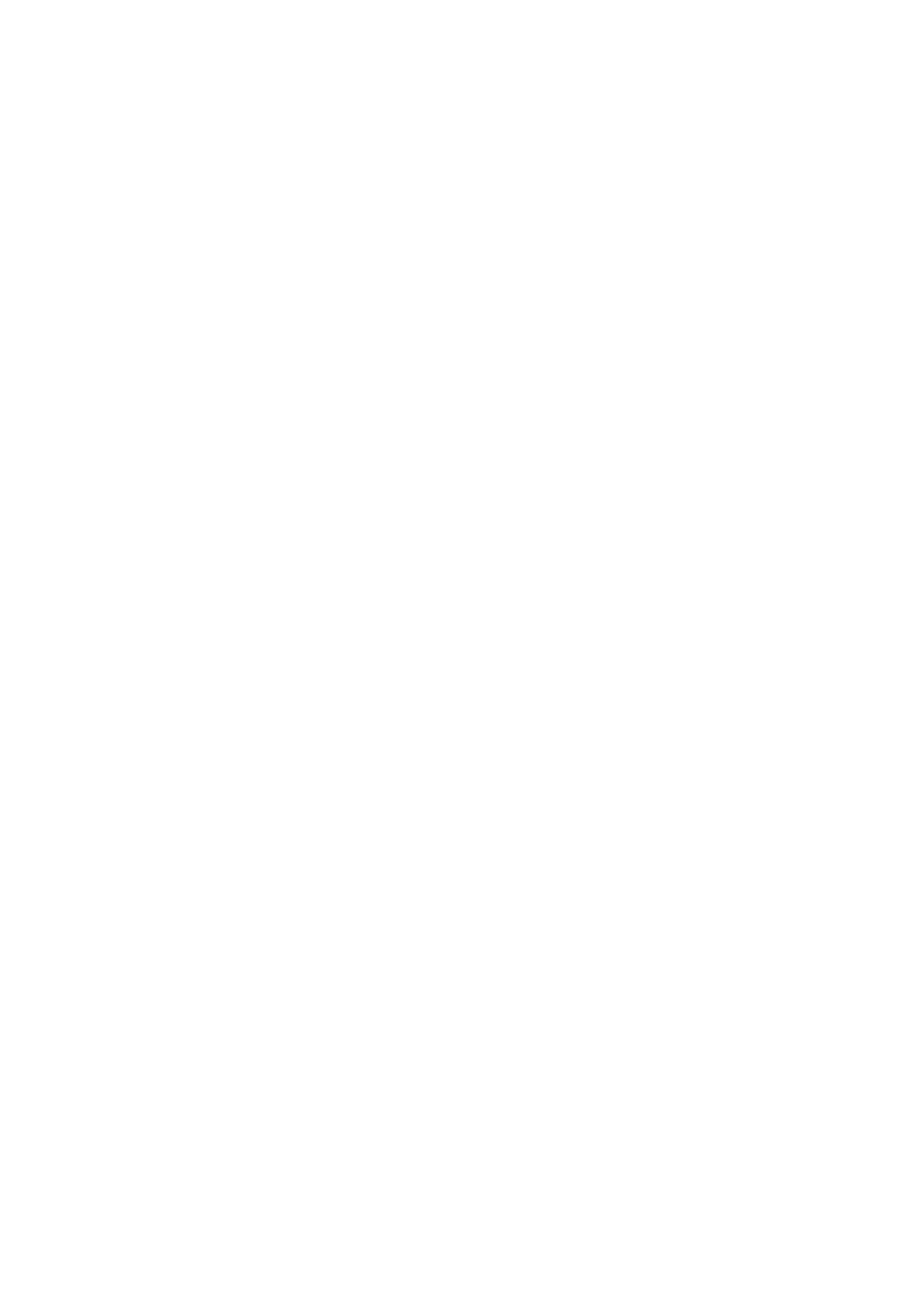The present paper is related to some basic concepts of the quantum <sup>p</sup>hase transition theory. Quantum <sup>p</sup>hase transitions are the <sup>p</sup>hase transitions which are driven by entirely quantum rather than temperature fluctuations. The quantum <sup>p</sup>hase transitions occur in the ground state, i.e., at zero temperature, under the change of some parameters (external field, pressure, concentration etc.). In fact, the quantum <sup>p</sup>hase transitions have been known since early 70s. However, they have become the subject of intensive research since early 90s attempting to understand the properties of high-temperature superconductors and other strongly correlated materials. Obviously, this is <sup>a</sup> very broad field nowadays which contains <sup>a</sup> lot of important findings (the relevant references can be found in numerous review papers and monographes, e.g., [1–4], to name just <sup>a</sup> few). Of course, the present paper is not <sup>a</sup> complete review of the subject. In what follows I have restricted myself to <sup>a</sup> particular problem which has been recently examined by Johannes Richter (Universität Magdeburg), Taras Krokhmalskii (ICMP NASU, L'viv), Oles' Zaburannyi (ICMP NASU, L'viv) and by the present author [5]. Before explaining our results I shall remind some generally known ideas. Thus, I start with recalling common wisdoms from statistical <sup>p</sup>hysics concerning <sup>p</sup>hase transitions (Section 1). Then <sup>I</sup> discuss the famous experiment by D. Bitko, T. F. Rosenbaum and G. Aeppli [6] demonstrating that <sup>a</sup> <sup>p</sup>hase transition may be driven in the ground state by quantum fluctuations (Section 2). Possibly the simplest relevant statistical mechanics modelwhich describes such <sup>a</sup> <sup>p</sup>henomena is the Ising chain in <sup>a</sup> transverse field (Section 2). The main goa<sup>l</sup> of the paper is to show what happens with this generic model of quantum <sup>p</sup>hase transitions if we slightly modify it assuming the Hamiltonian parameters (i.e., the intersite Ising exchange interactions and the on-site transverse fields) to be <sup>g</sup>iven by <sup>a</sup> regularly varying sequence (Section 3). Finally, <sup>I</sup> present some technical details of the performed calculations which are based on the Jordan-Wignertransformation [7] and exploit the continued fractions [8] (Section 4).

## 1. Classical (temperature-driven) <sup>p</sup>hase transitions

One of the purposes of statistical <sup>p</sup>hysics is to describe different <sup>p</sup>hases of many-particle systems and the <sup>p</sup>hase transitions between different <sup>p</sup>hases. As <sup>a</sup> rule, we associate the changes of the properties of <sup>a</sup> substance with the temperature changes. However, such changes may be driven by other parameters (external field, pressure, concentration etc.) at <sup>a</sup> <sup>g</sup>iven constant (nonzero) temperature.

P. Ehrenfest suggested <sup>a</sup> classification of <sup>p</sup>hase transitions. Accord-

ing to his classification we say that the <sup>p</sup>hase transition is of the order one if the free energy is continuous across the <sup>p</sup>hase transition whereas its first derivatives (with respect to temperature and other variables) are discontinuous. Furthermore, we say that the <sup>p</sup>hase transition is ofthe order two (three) if the free energy and its first (first and second) derivatives are continuous across the phase transition whereas its second (third) derivatives are discontinuous and so on.

 A few years later L. Landau suggested to differ discontinuous and continuous <sup>p</sup>hase transitions. The discontinuous (continuous) <sup>p</sup>hase tran sition is characterized by <sup>a</sup> discontinuous (continuous) change in the or der parameter. Since the first derivative of the free energy may <sup>p</sup>lay <sup>a</sup> role of the order parameter (such as magnetization) the discontinuous <sup>p</sup>hase transitions are usually viewed as the first-order <sup>p</sup>hase transitions whereas the continuous phase transitions are usually considered to bethe second-order (or higher-order) <sup>p</sup>hase transitions.

The important difference between discontinuous and continuous phase transitions is as follows. In discontinuous phase transitions the two phases coexist at the phase transition temperature. For example, ice and water coexist at the ice melting temperature. In continuous phase transitions the two phases do not coexist at the phase transition tem perature. For example, ferromagnet and paramagnet do not coexist atthe Curie point of <sup>a</sup> ferromagnet.

 In what follows our focus will be on the continuous phase transitionsonly.<br>Statistical mechanics provides several models of continuous phase

 transitions within the framework of which we can follow how the short range interparticle interactions may lead to long-range interparticle cor relations at the continuous phase transition point. The most simple mod el was invented by E. Ising [9]. It became especially popular after L. On sager had found an exact solution of the model in two dimensions [10]. The model consists of the magnetic moments (spins) which may have two values  $\pm \frac{1}{2}$ . The spins interact with the nearest neighbors on the lat- tice of <sup>a</sup> certain topology. Moreover, they may interact with an external field.

In one dimension the corresponding Hamiltonian is as follows:

$$
H = -\sum_{n=1}^{N} J s_n^z s_{n+1}^z.
$$
 (1.1)

If  $J > 0$  the parallel alignment of all the spins is favorable (ferromagnetic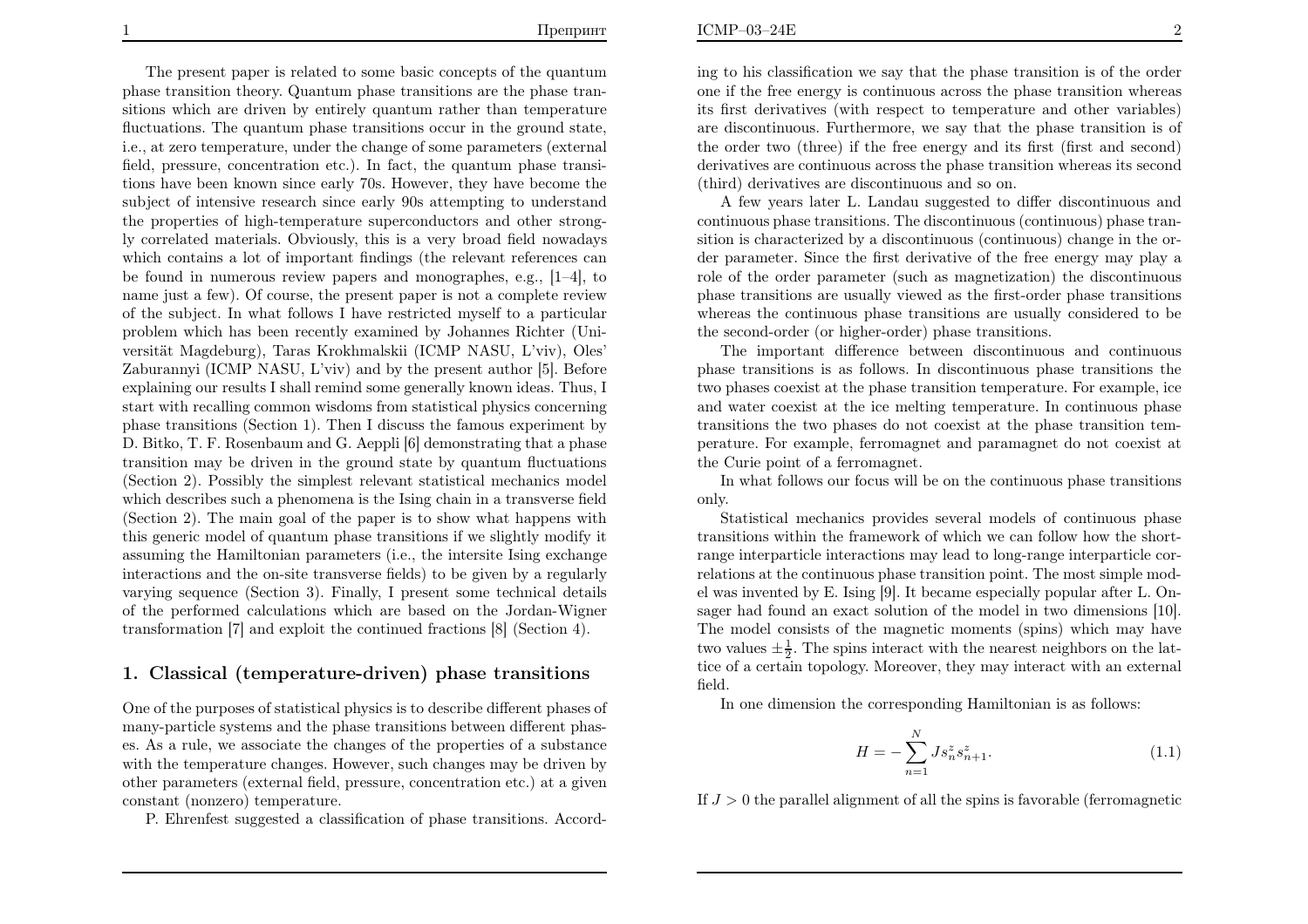exchange interaction). Using the Pauli matrix

$$
\tau^z = \left(\begin{array}{cc} 1 & 0 \\ 0 & -1 \end{array}\right)
$$

for representation of the spin variable,  $s^z = \frac{1}{2}\tau^z$ , the partition function of the model (1.1) can be rewritten as follows:

$$
Z = \sum_{\left\{s_n^z = \pm \frac{1}{2}\right\}} \exp\left(-\beta H\right) = \text{Tr}\exp\left(-\beta H\right). \tag{1.2}
$$

The trace in the r.h.s. of Eq. (1.2) can be evaluated using the transfer matrix method [11]. We can also calculate the spin correlation functions $\langle s_n^z s_{n+m}^z \rangle,$ 

$$
\langle (\ldots) \rangle = \frac{1}{Z} \text{Tr} \left( \exp \left( -\beta H \right) (\ldots) \right).
$$

 It appears that for the one-dimensional Ising model the critical temperature is zero,  $T_c = 0$ . Moreover,

$$
\langle s_n^z s_{n+m}^z \rangle = \frac{1}{4} \exp\left(-\frac{m}{\xi}\right), \quad \xi \sim \exp\left(\frac{J}{2kT}\right) \tag{1.3}
$$

as  $T \rightarrow T_c = 0$ , i.e., the correlations (1.3) become long-range since the correlation length  $\xi$  diverges. However, real systems exhibit phase transitions at finite temperatures.

Consider further the Ising model in two dimensions. Instead of (1.1) we now have for the square-lattice topology

$$
H = -\sum_{n_x=1}^{N_x} \sum_{n_y=1}^{N_y} \left( J_h s_{n_x,n_y}^z s_{n_x+1,n_y}^z + J_v s_{n_x,n_y}^z s_{n_x,n_y+1}^z \right) \tag{1.4}
$$

where  $J_h$  and  $J_v$  are the exchange interactions in horizontal and vertical directions, respectively. Thanks to L. Onsager we know how to calculatethe partition function of the spin model (1.4)

$$
Z = \sum_{\{s_{n_x,n_y}^z = \pm \frac{1}{2}\}} \exp(-\beta H) = \text{Tr} \exp(-\beta H).
$$

Knowing the spin correlations  $\Big\langle s\Big\rangle$  $_{n_x,n_y}^zs$  $\binom{z}{m_x,m_y}$  we can calculate the magnetization per site

$$
m^z = \frac{1}{N_x N_y} \sum_{i_x=1}^{N_x} \sum_{i_y=1}^{N_y} \left\langle s_{i_x, i_y}^z \right\rangle
$$



Figure 1. Temperature fluctuations of magnetization  $m^z$ . The order, which is present at zero temperature,  $m^z = \frac{1}{2}$ , becomes completely destroyed owing to the thermal fluctuations at the Curie temperature  $T_c$ ,  $m^z=0.$ 

The square-lattice Ising model exhibits <sup>a</sup> phase transition at <sup>a</sup> nonzero temperature,  $T_c \neq 0$ . At zero temperature all spins are aligned in the same direction, having, for example, the value of  $\frac{1}{2}$  (see the left panel in Fig. 1). As temperature increases some spins owing to temperature fluctuations flip and become oriented in the opposite direction. As <sup>a</sup>result the magnetization per site  $m^z$  reduces and becomes smaller than its saturation value  $\frac{1}{2}$ . Finally, as temperature achieves the value  $T_c$  the numbers of spin-up and spin-down are the same and the magnetization is zero (see the right pane<sup>l</sup> in Fig. 1). The temperature fluctuations completely destroy the ferromagnetic order. At the critical temperature $T_c$  the spin correlations become long-range. Specifically, for  $|\mathbf{i} - \mathbf{j}| \to \infty$ 

$$
\langle s_i^z s_j^z \rangle \sim \exp\left(-\frac{|\mathbf{i} - \mathbf{j}|}{\xi}\right), \quad \xi \sim \frac{1}{|T - T_c|}
$$
 (1.5)

as  $T \rightarrow T_c$ . Moreover, the thermodynamic quantities have peculiarities at  $T_c$  (Fig. 2). For instance, the specific heat exhibits a logarithmic singularity (lower pane<sup>l</sup> in Fig. 2).

We do not know the exact solution of the Ising model in three di mensions. However, qualitatively the picture remains the same. Thus, themagnetization decays according to a power law with exponent  $\beta \approx 0.312$ (instead of  $\beta = 0.125$  in two dimensions), the specific heat exhibits a power-law singularity with exponent  $\alpha \approx 0.013$ , the correlation length  $\xi$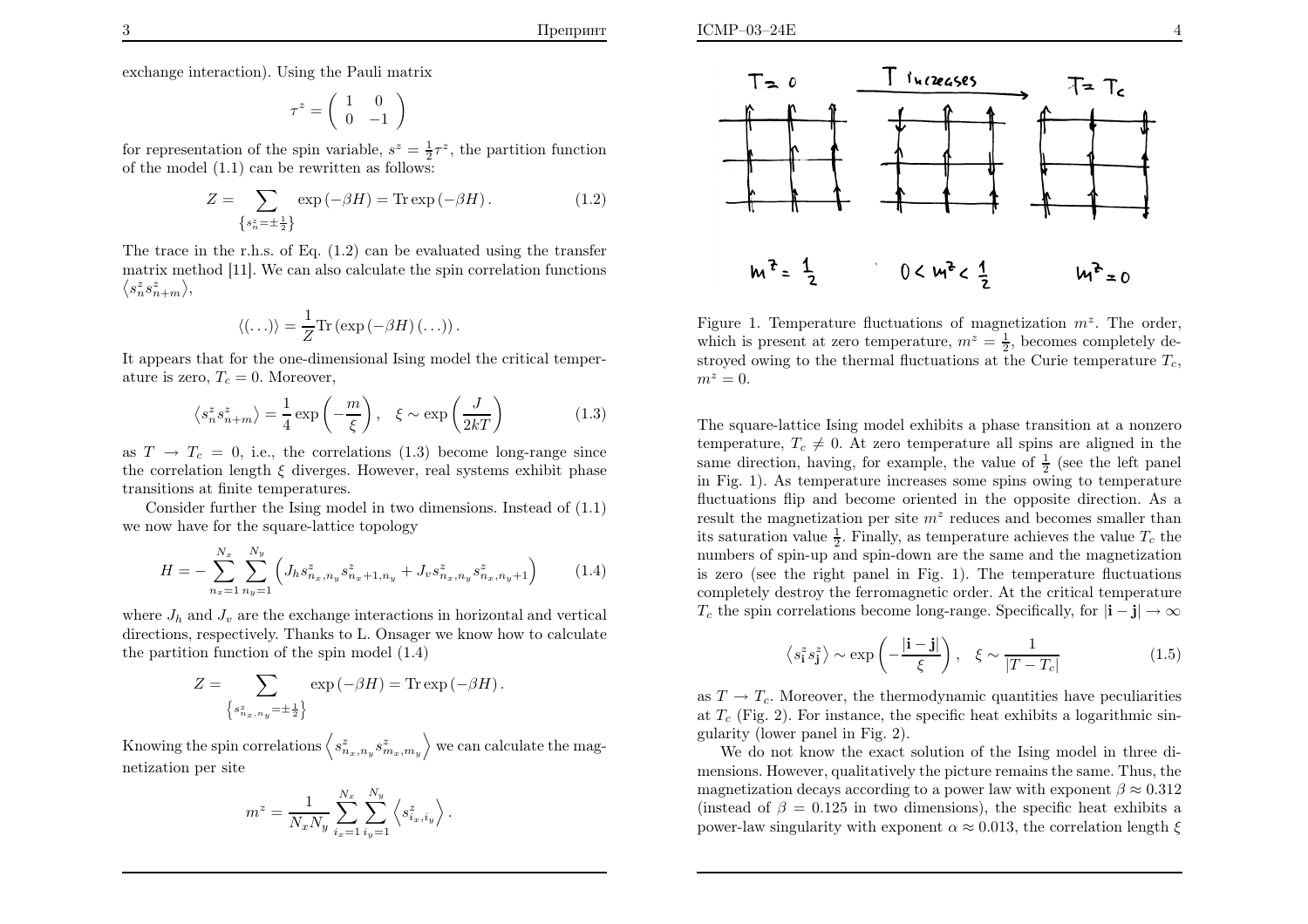

Figure 2. Square-lattice Ising model: The behavior of thermodynamic quantities in the vicinity of the <sup>p</sup>hase transition temperature. From topto bottom: magnetization  $m^z$ , entropy s, specific heat c.

diverges according to a power law with exponent  $\nu \approx 0.638$  (instead of  $\nu = 1$  in two dimensions, Eq. (1.5)).

Statistical mechanics provides other models of continuous <sup>p</sup>hase transitions (for example, the spherical model); some examples can be found in Ref. [11]. Still ongoing numerous experimental studies of different substances in the vicinity of the continuous <sup>p</sup>hase transition points have shown that such <sup>a</sup> point is characterized by <sup>a</sup> set of exponents which may be identical for different substances. As <sup>a</sup> result, scaling concepts have emerged, renormalization-group ideas have appeared, many renormalization-group schemes for calculation of the critical exponentshave been elaborated. This material is presented in standard text-books

on temperature-driven continuous <sup>p</sup>hase transitions (see, for example, Ref. [12]). In what follows we shall not discuss thermal <sup>p</sup>hase transitionsany more.

## 2. Quantum (zero-temperature) <sup>p</sup>hase transitions

We turn to a discussion of the zero-temperature (ground-state) properties of many-particle systems when there are no thermal fluctuations.Nevertheless, the order may be destroyed due to the quantum fluctuations.

We start with the famous experiment by D. Bitko, T. F. Rosenbaum and G. Aeppli [6] demonstrating how quantum fluctuations suppress the ferromagnetic order in <sup>a</sup> model magnet lithium holmium fluoride. Themagnetic properties of  $\text{LiHoF}_4$  at  $T < 2K$  arise owing to the magnetic interaction of the spins of neighboring holmium ions  $Ho^{3+}$ ; the spins prefer to be directed up/down with respect to <sup>a</sup> certain crystalline axis; this compound is <sup>a</sup> three-dimensional ferromagnetic Ising model. Theauthors examined the ferromagnetic transition in  $LiHoF<sub>4</sub>$  in the presence of an external magnetic field  $H<sup>t</sup>$  applied perpendicularly to the Ising axis. For this purpose they measured the real and imaginary parts of the magnetic susceptibility along the Ising axis at different temperatures.Their findings can be seen in Fig. 3.

 Let us consider these results more closely. Note, that the consideredsystem can be described by the model Hamiltonian

$$
H = \sum_{i,j} J_{i,j} s_i^z s_j^z - \Omega \sum_i s_i^x \tag{2.1}
$$

where

$$
s^x = \frac{1}{2} \begin{pmatrix} 0 & 1 \\ 1 & 0 \end{pmatrix}, \quad s^y = \frac{1}{2} \begin{pmatrix} 0 & -i \\ i & 0 \end{pmatrix}, \quad s^z = \frac{1}{2} \begin{pmatrix} 1 & 0 \\ 0 & -1 \end{pmatrix}.
$$

Let us first move along the horizontal axis of the <sup>p</sup>hase diagram shownin Fig. 3, i.e.,  $H<sup>t</sup> = 0$ . We recognize a familiar picture (recall Fig. 1). As temperature deviates from zero the temperature fluctuations cause the flip of some spins from the ordered ground-state configuration whichreduces magnetization. As temperature achieves the value  $T_c \approx 1.53$ K (the Curie temperature) the magnetization becomes zero and for higher temperatures we are in the paramagnetic phase. That is <sup>a</sup> conventional <sup>p</sup>hase transition driven by temperature fluctuations. However, we can destroy the order at zero temperature in <sup>a</sup> completely different way. Really, let us move along the vertical axis of the <sup>p</sup>hase diagram shown in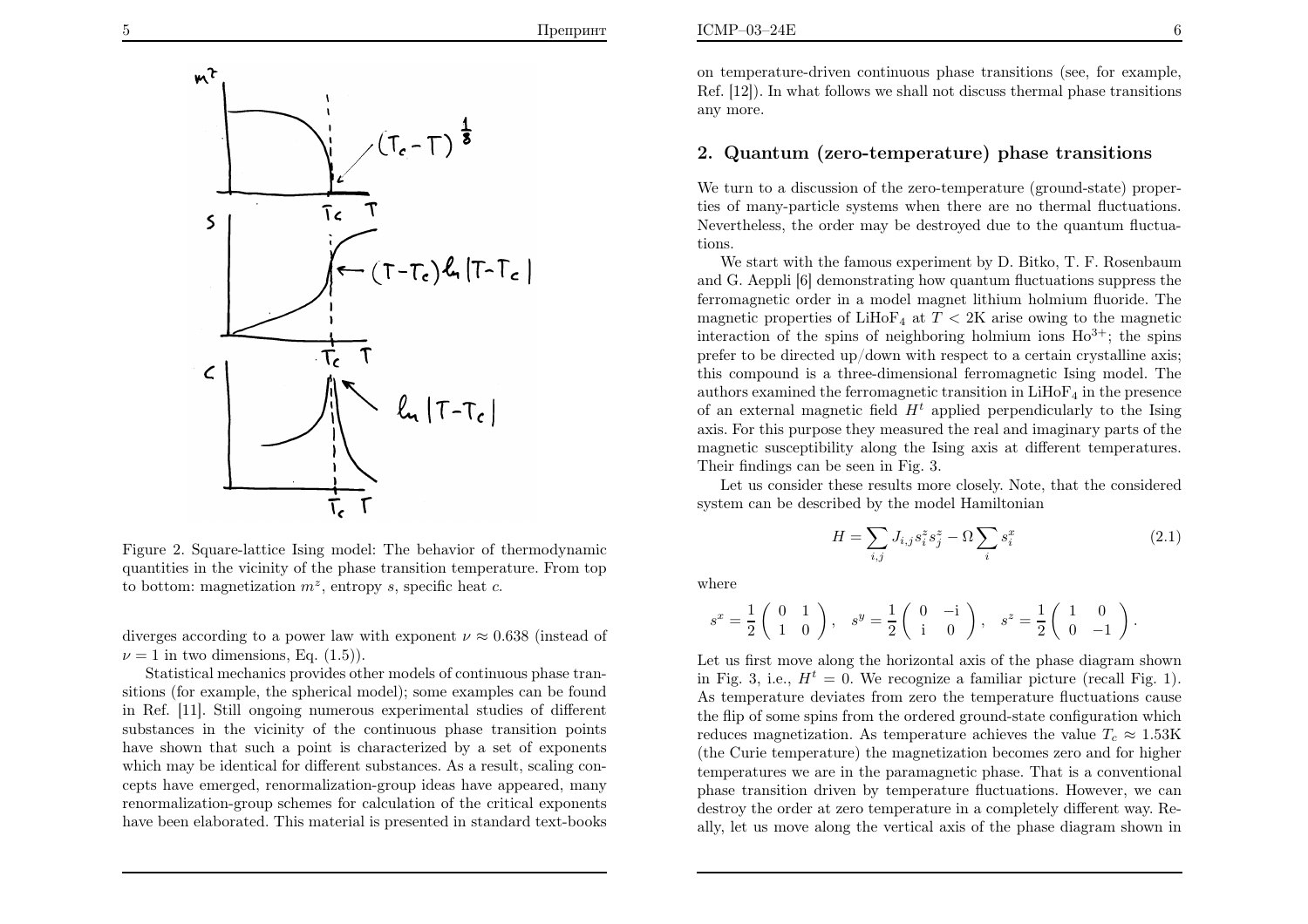

Figure 3. Experimental data for the ferromagnetic transitions in lithiumholmium fluoride in the external magnetic field  $H<sup>t</sup>$  (see [6]). LiHoF<sub>4</sub> is <sup>a</sup> three-dimensional Ising ferromagnet.

Fig. 3, i.e., assume  $T = 0$  (see Fig. 4). If  $H^t$  ( $\Omega$  in Eq. (2.1)) is zero all spins are, say, in the up state. However, if the transverse field deviates from zero, tunneling between the up and down states is permitted and consequently the magnetization is reduced despite the system beingat zero temperature. If  $H<sup>t</sup>$  achieves the critical value  $H<sup>t</sup>$  the order is completely destroyed and the Ising magnetization becomes zero. Moreover, at that field,  $H^t = H_c^t$ , the spin correlations become long-range. Thus, the quantum fluctuations at zero temperature have suppressedthe order. Obviously, as both  $T$  and  $H<sup>t</sup>$  have nonzero values both thermal and quantum fluctuations occur. In Fig. 5 we indicate in the <sup>p</sup>lane temperature – transverse field the classical phase transition point, the quantum phase transition point, the line of phase transitions separating ferromagnetic and paramagnetic <sup>p</sup>hases, as well as the regions wherequantum/temperature fluctuations should be taken into account.

Statistical mechanics provides <sup>a</sup> simple model which, on the one hand, exhibits <sup>a</sup> quantum phase transition, and, on the other hand, can be solved exactly. This is the so-called transverse Ising chain, i.e., the onedimensional Ising model in <sup>a</sup> transverse field. The Hamiltonian of themodel reads

$$
H = \sum_{n=1}^{N} J s_n^x s_{n+1}^x + \sum_{n=1}^{N} \Omega s_n^z.
$$
 (2.2)



Figure 4. Quantum fluctuations of the Ising magnetization  $m^z$  at zero temperature. Tunneling between up and down states is allowed if  $H<sup>t</sup>$  ( $\Omega$ in Eq.  $(2.1)$  is nonzero.

I have rotated the spin axes in comparison with the specification usedin Eq.  $(1.1)$  (and Eq.  $(2.1)$ ); besides now  $J = 2I < 0$  corresponds to the ferromagnetic exchange interaction. The introduced model (2.2) can be solved rigorously (i.e., without making any simplifying approximations) using the Jordan-Wigner transformation [7,13] (some details are <sup>g</sup>iven in Section <sup>4</sup> for convenience). From this solution we know how the systembehaves in the ground state as  $\Omega$  increases. If  $\Omega$  becomes nonzero the Ising magnetization  $m^x = \frac{1}{N} \sum_{i=1}^N \langle s_i^x \rangle$  becomes less than  $\frac{1}{2}$ ; the Ising<br>magnetization  $m^x$  tends to zero as Q approaches  $Q = |I|$ . This is in magnetization  $m^x$  tends to zero as  $\Omega$  approaches  $\Omega_c = |I|$ . This is in accordance with what we have discussed above explaining the <sup>p</sup>hase diagram of  $LiHoF<sub>4</sub>$ . Moreover, we know the behavior of different groundstate quantities. Thus, in the vicinity of  $\Omega_c$ 

$$
m^x \sim (\Omega - \Omega_c)^{\frac{1}{8}},\tag{2.3}
$$

$$
m^{z} = \frac{1}{N} \sum_{i=1}^{N} \langle s_{i}^{z} \rangle \sim (\Omega - \Omega_{c}) \ln |\Omega - \Omega_{c}|, \qquad (2.4)
$$

$$
\chi^z = \frac{\partial m^z}{\partial \Omega} \sim \ln |\Omega - \Omega_c| \,. \tag{2.5}
$$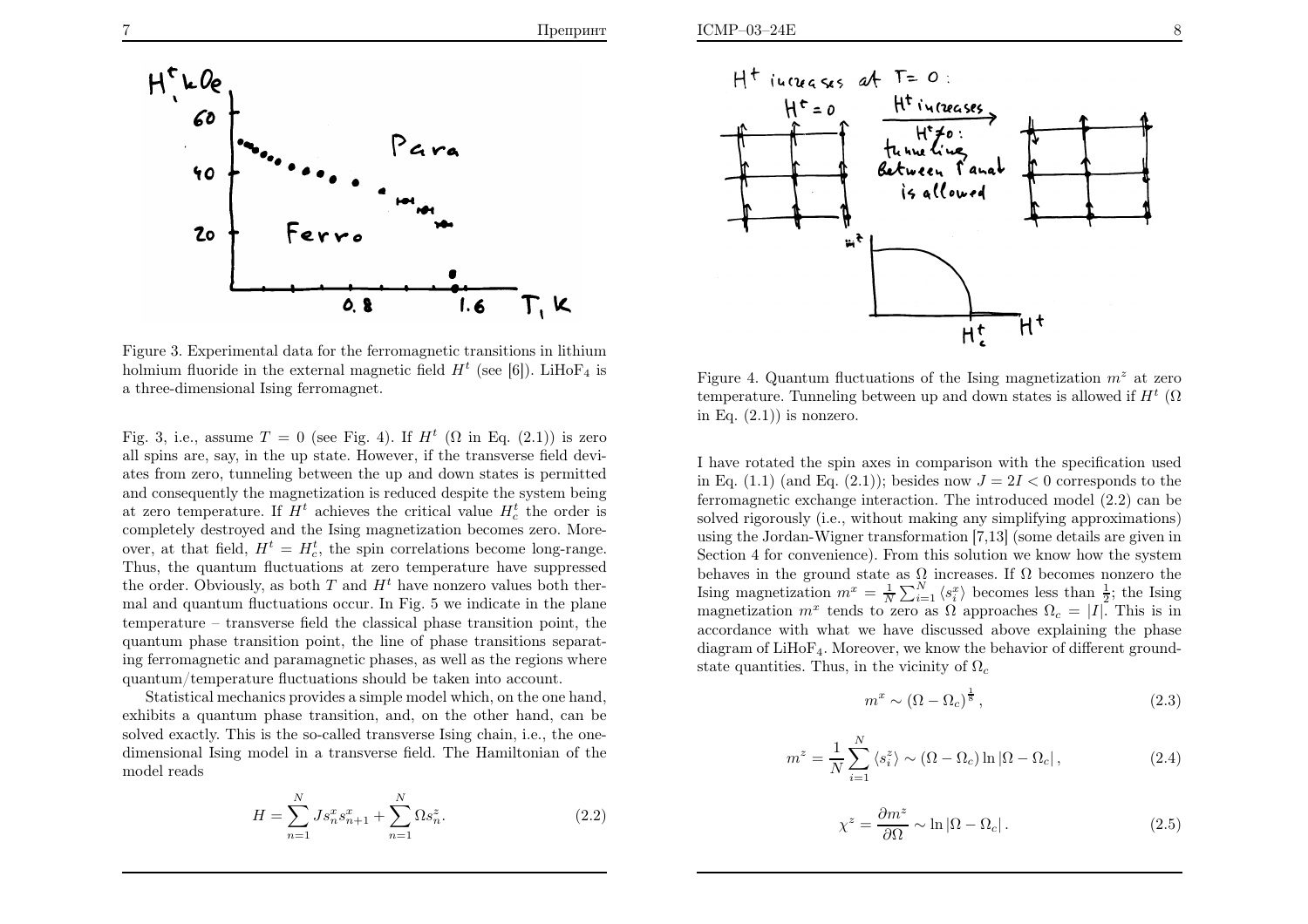



Figure 5. Phase diagram in the <sup>p</sup>lane temperature – transverse field.

Moreover, the quantum <sup>p</sup>hase transition is accompanied by vanishing ofthe energy gap  $\Delta$ ,

$$
\Delta \sim |\Omega - \Omega_c| \,. \tag{2.6}
$$

It should be stressed that the discussed zero-temperature phase transition is <sup>a</sup> pure quantum effect due to noncommutativity of the spin variables. It is not observed in the classical counterpart of the model.Really, consider <sup>a</sup> classical spin chain in which the spin is presented as<sup>a</sup> 3-component vector

$$
\mathbf{s} = (s\sin\theta\cos\phi, s\sin\theta\sin\phi, s\cos\theta)
$$

(hereafter the length of spin  $s = \frac{1}{2}$ ) with the Hamiltonian

$$
H = \sum_{n=1}^{N} 2Is^2 \sin \theta_n \sin \theta_{n+1} \cos \phi_n \cos \phi_{n+1} + \sum_{n=1}^{N} \Omega s \cos \theta_n.
$$
 (2.7)

The ground-state energy ansatz for (2.7) reads

$$
E_0(\theta) = -\frac{1}{2}N|I|\sin^2\theta + \frac{1}{2}N\Omega\cos\theta
$$
\n(2.8)

where the angle  $\theta$  is determined from the equation

$$
\frac{\partial E_0(\theta)}{\partial \theta} = 0. \tag{2.9}
$$

From Eqs. (2.8), (2.9) one immediately finds

$$
\cos \theta = \begin{cases} 1, & \text{if } \frac{\Omega}{2|I|} < -1, \\ -\frac{\Omega}{2|I|}, & \text{if } -1 \le \frac{\Omega}{2|I|} < 1, \\ -1, & \text{if } 1 \le \frac{\Omega}{2|I|}. \end{cases}
$$
(2.10)

| square-lattice Ising model        | transverse Ising chain                        |
|-----------------------------------|-----------------------------------------------|
| $m^z \sim (T_c-T)^{\overline{s}}$ | $m^x \sim (\Omega_c - \Omega)^{\overline{s}}$ |
| $c \sim \ln  T-T_c $              | $\chi^z \sim \ln  \Omega - \Omega_c $         |
| $\xi \sim  T-T_c ^{-1}$           | $\Delta \sim  \Omega - \Omega_c $             |
|                                   |                                               |

Now, using this result (2.10), we get the ground-state energy per site,the Ising magnetization  $m^x = s \sin \theta$ , the transverse magnetization  $m^z =$  $s \cos \theta$  and the transverse susceptibility

$$
\chi^z = \frac{\partial m^z}{\partial \Omega} = \begin{cases} 0, & \text{if } \frac{\Omega}{2|I|} < -1, \\ -\frac{1}{4|I|}, & \text{if } -1 \le \frac{\Omega}{2|I|} < 1, \\ 0, & \text{if } 1 \le \frac{\Omega}{2|I|}. \end{cases} \tag{2.11}
$$

Obviously,  $\chi^z$  (2.11) does not become singular at  $\Omega = \Omega_c$  as  $\chi^z$  (2.5) does.

Finally, comparing Eqs.  $(2.3) - (2.5)$  with the critical behavior of the square-lattice Ising model (Fig. 2) one can notice <sup>a</sup> similarity which was found explicitly by M. Suzuki [14]. Namely, considering the square-lattice Ising model with the exchange interactions in horizontal and verticaldirections  $J_h$  and  $J_v$ , respectively, and the transverse Ising chain with the Ising interaction and transverse field  $J$  and  $\Omega$ , respectively, M. Suzuki found that in the limit

$$
J_h \to 0, \quad J_v \to \infty, \quad \frac{\exp\left(-\frac{J_v}{2kT}\right)}{\frac{J_h}{2kT}} = \frac{\Omega}{|J|} \tag{2.12}
$$

the thermodynamic properties of the square-lattice Ising model are equivalent to the ground-state properties of the transverse Ising chain.We compare the corresponding dependences in Table 1.

# 3. Spin- $\frac{1}{2}$  transverse Ising chain with regularly alternating bonds/fields

Now I turn to <sup>a</sup> discussion of the effects of the regularly alternatingHamiltonian parameters on the quantum phase transition inherent in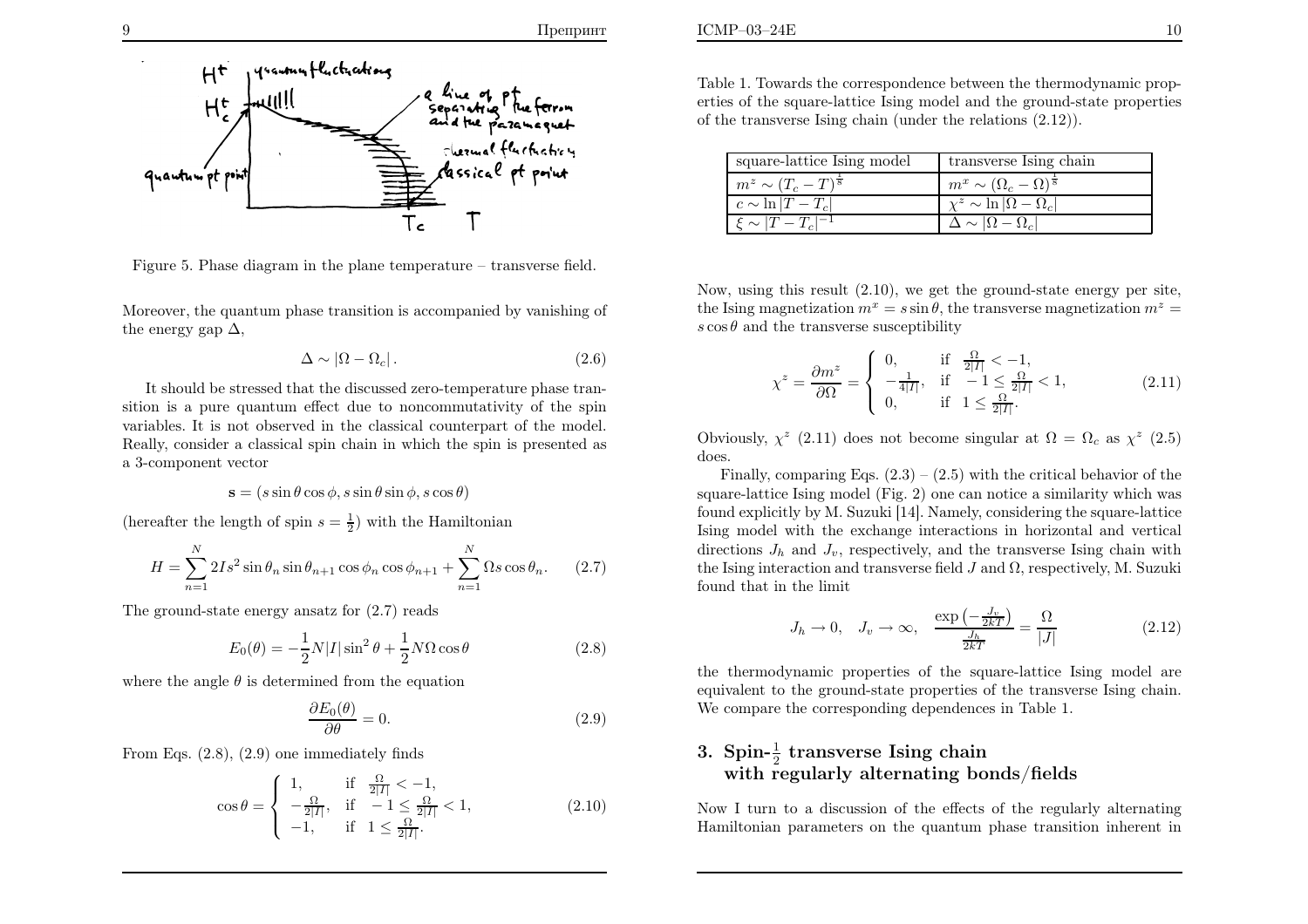

Figure 6. The ground-state phases and phase transitions tuned by thetransverse field for the uniform chain  $(p = 1)$ .

the transverse Ising chain. It is quite natural to introduce some modifications into the basic model and to see what the consequences of these changes are. In fact, there were numerous studies of the 'modified' transverse Ising chains. For example, an analysis of the critical behavior of the chain with an aperiodic sequence of interactions was performed in Ref. [15], an extensive real-space renormalization-group treatment of the random chains was reported in Ref. [16], <sup>a</sup> renormalization-group study of the aperiodic chain was presented in Ref. [17]. However, <sup>a</sup> simpler case of the transverse Ising chain with regularly alternating bonds/fields apparently was overlooked. Nevertheless, as we shall see below, the regularly alternating Hamiltonian parameters may have intriguing effects onthe quantum phase transition points and critical behavior.

Specifically, we consider a chain of quantum spins  $\frac{1}{2}$  with the Hamiltonian

$$
H = \sum_{n} 2I_n s_n^x s_{n+1}^x + \sum_{n} \Omega_n s_n^z \tag{3.1}
$$

and assume that a sequence of parameters in  $(3.1)$  has a period  $p$ , i.e.,

$$
I_1\Omega_1I_2\Omega_2\ldots I_p\Omega_pI_1\Omega_1I_2\Omega_2\ldots I_p\Omega_p\ldots
$$

Of course, the above considered uniform case corresponds to  $p = 1$ . However, we can perform rigorous analytical calculations of the thermodynamic quantities for any finite (in practice not too long) period ofalternation [8,5]. In what follows I discuss the cases  $p = 2$  and  $p = 3$  in some detail.

 Let us consider the changes in the ground-state properties owing to regular alternation as the tranverse field varies. I start recalling what wealready know about the uniform case  $p = 1$  (Fig. 6). If the transverse field is small the system exhibits the Ising magnetization  $m^x \neq 0$ , which



Figure 7. The ground-state <sup>p</sup>hases and <sup>p</sup>hase transitions for the regularlyalternating transverse Ising chain of period 2 with  $\Omega_{1,2} = \Omega \pm \Delta \Omega$ ,  $\Delta\Omega < \sqrt{|I_1I_2|}.$ 

<sup>p</sup>lays <sup>a</sup> role of the order parameter, and its nonzero value indicates the Ising (ferromagnetic) <sup>p</sup>hase. When <sup>a</sup> value of the transverse field exceeds the critical one  $(\Omega_c = |I|)$  the Ising magnetization becomes zero and the system is in the paramagnetic phase. The transition between the ferromagnetic and paramagnetic phases occurs according to the second-order quantum phase transition scenario and belongs to the square-lattice Isingmodel universality class.

Now we pass to <sup>a</sup> chain of period 2. Assume that

$$
\Omega_{1,2} = \Omega \pm \Delta \Omega, \quad \Delta \Omega > 0
$$

and let us see what happens to the quantum phase transitions tuned by Ω. It appears that the answer strongly depends on the strength of nonuniformity controlled by  $\Delta\Omega$ . If the strength of nonuniformity is weak,

$$
\Delta\Omega < \sqrt{|I_1I_2|},
$$

only quantitative changes in comparison with the uniform case take <sup>p</sup>lace (compare Fig. <sup>7</sup> and Fig. 6). Namely, the system may exhibit either the ferromagnetic order (in weak transverse fields) or the paramagnetic order (in strong transverse fields). The positions of the quantum <sup>p</sup>hasetransition points between these phases are as follows:

$$
\pm \sqrt{\Delta \Omega^2 + |I_1 I_2|}.\tag{3.2}
$$

The critical behavior remains as in the uniform chain, i.e., it is of thesquare-lattice Ising model universality class. Further, if

$$
\Delta\Omega = \sqrt{|I_1 I_2|}
$$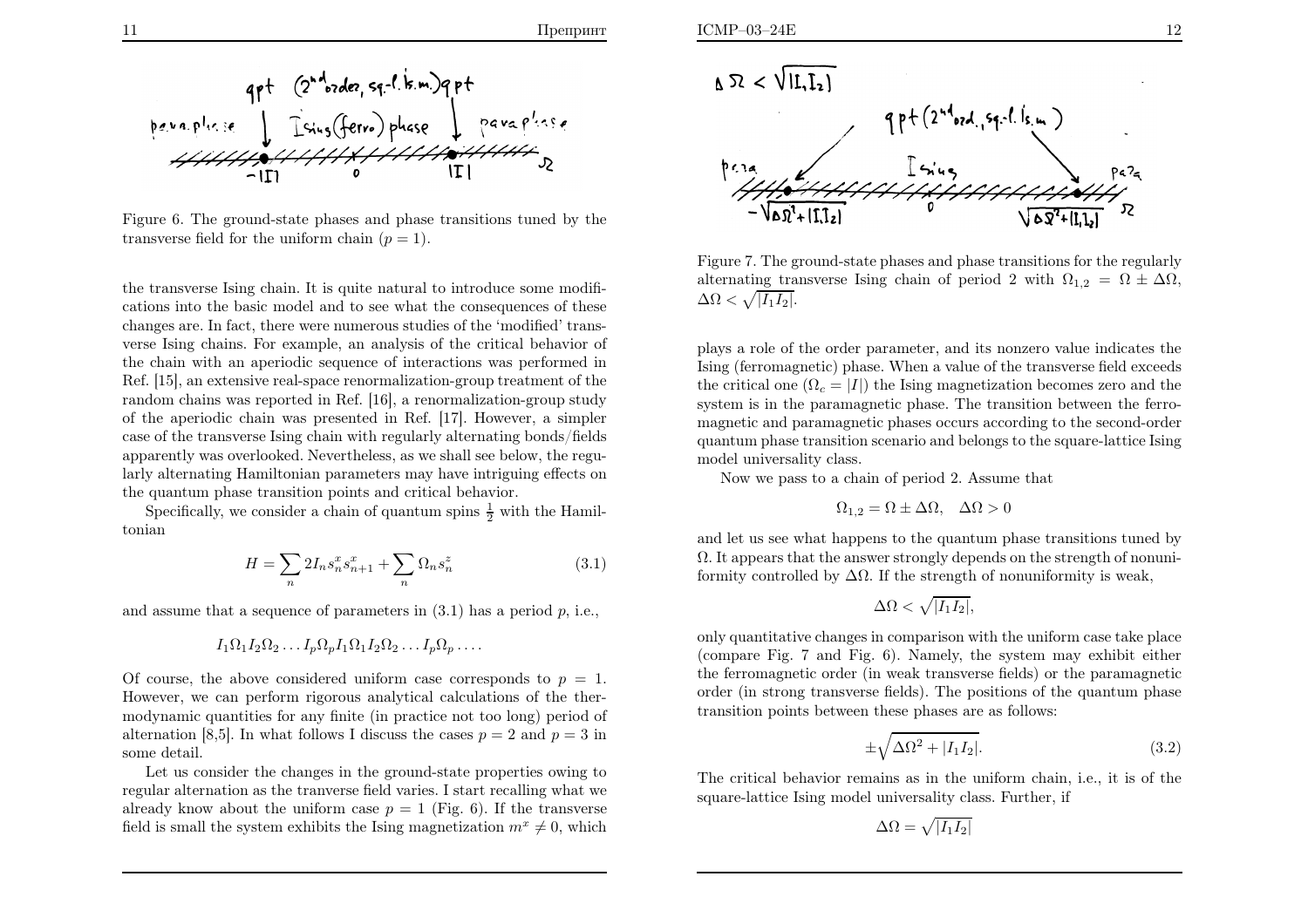

Figure 8. The ground-state <sup>p</sup>hases and <sup>p</sup>hase transitions for the regularlyalternating transverse Ising chain of period 2 with  $\Omega_{1,2} = \Omega \pm \Delta \Omega$ ,  $\Delta\Omega = \sqrt{|I_1I_2|}.$ 

in addition to the changes of the critical field values in accordance with (3.2) <sup>a</sup> point of weak singularities in the ground-state quantities appearsat  $\Omega_c = 0$  (Fig. 8). The critical behavior in the vicinity of this point is like the fourth-order phase transition in Ehrenfest's sense: that is, the statictransverse susceptibility  $\chi^z$  remains finite and only its second derivative with respect to field,  $\frac{\partial^2 \chi^z}{\partial \Omega^2}$ , exhibits a logarithmic singularity. Finally, if the strength of nonuniformity is strong,

$$
\Delta\Omega > \sqrt{|I_1I_2|},
$$

a number of quantum phase transitions tuned by varying  $Ω$  increases (Fig. 9). The critical fields are as follows:

$$
\pm \sqrt{\Delta \Omega^2 \pm |I_1 I_2|};\tag{3.3}
$$

the system exhibits the low-field (if  $|\Omega| < \sqrt{\Delta \Omega^2 - |I_1 I_2|}$ ) and the highfield (if  $\sqrt{\Delta\Omega^2 + |I_1I_2|} < |\Omega|$ ) paramagnetic phases and the ferromagnetic phase (if  $\sqrt{\Delta\Omega^2 - |I_1I_2|} < |\Omega| < \sqrt{\Delta\Omega^2 + |I_1I_2|}$ ); all phase transitions belong to the square-lattice Ising model universality class.

 Postponing an explanation of how these findings can be derived tillthe last Section let us discuss the dependence of energy gap on  $\Omega$  in all three cases (Figs. 10, 11, 12). The energy gap  $\Delta$  may play a role of the endomorphism and the uniclear approximation of the energy sense indicates a guaratum the order parameter and the vanishing energy gap indicates <sup>a</sup> quantum <sup>p</sup>hase transition point. As can be seen in Figs. 10, 11, 12 the consideredregularly alternating transverse Ising chain may exhibit either two, or

$$
\Delta \mathcal{R} > \sqrt{[\text{L}]_2}
$$



Figure 9. The ground-state <sup>p</sup>hases and <sup>p</sup>hase transitions for the regularlyalternating transverse Ising chain of period 2 with  $\Omega_{1,2} = \Omega \pm \Delta \Omega$ ,  $\Delta\Omega > \sqrt{|I_1I_2|}.$ 

three, or four quantum phase transition points. The actual number ofquantum phase transition points depends on a relation between  $\Delta\Omega$  and  $\sqrt{|I_1I_2|}$ . Moreover, the energy gap may vanish either linearly (secondorder quantum <sup>p</sup>hase transition) or proportionally to <sup>a</sup> deviation fromthe critical point squared (fourth-order quantum <sup>p</sup>hase transition).

 Since the transverse Ising chain is, as <sup>a</sup> matter of fact, the system of free fermions (see Section 4, Eq. (4.19)) its Helmholtz free energy persite can be written as

$$
f = -kT \int_{-\infty}^{\infty} dE \rho(E) \ln \left( 2 \cosh \frac{E}{2kT} \right)
$$

$$
= -2kT \int_{0}^{\infty} dE ER(E^2) \ln \left( 2 \cosh \frac{E}{2kT} \right)
$$
(3.4)

where the density of states  $\rho(E)$   $(R(E^2))$  describes the distribution of the elementary excitation energies (the distribution of the squares ofelementary excitation energies, see Eqs. (4.20), (4.22)). The gapless chainhas the zero-energy elementary excitation that implies

$$
R(E^2) \sim \frac{1}{\sqrt{E^2}}\tag{3.5}
$$

as  $E \to 0$ . On the other hand, using (3.4) one gets the specific heat

$$
\frac{c}{k} = 2 \int_0^\infty dE E R(E^2) \left( \frac{E}{\cosh \frac{E}{2kT}} \right)^2.
$$
 (3.6)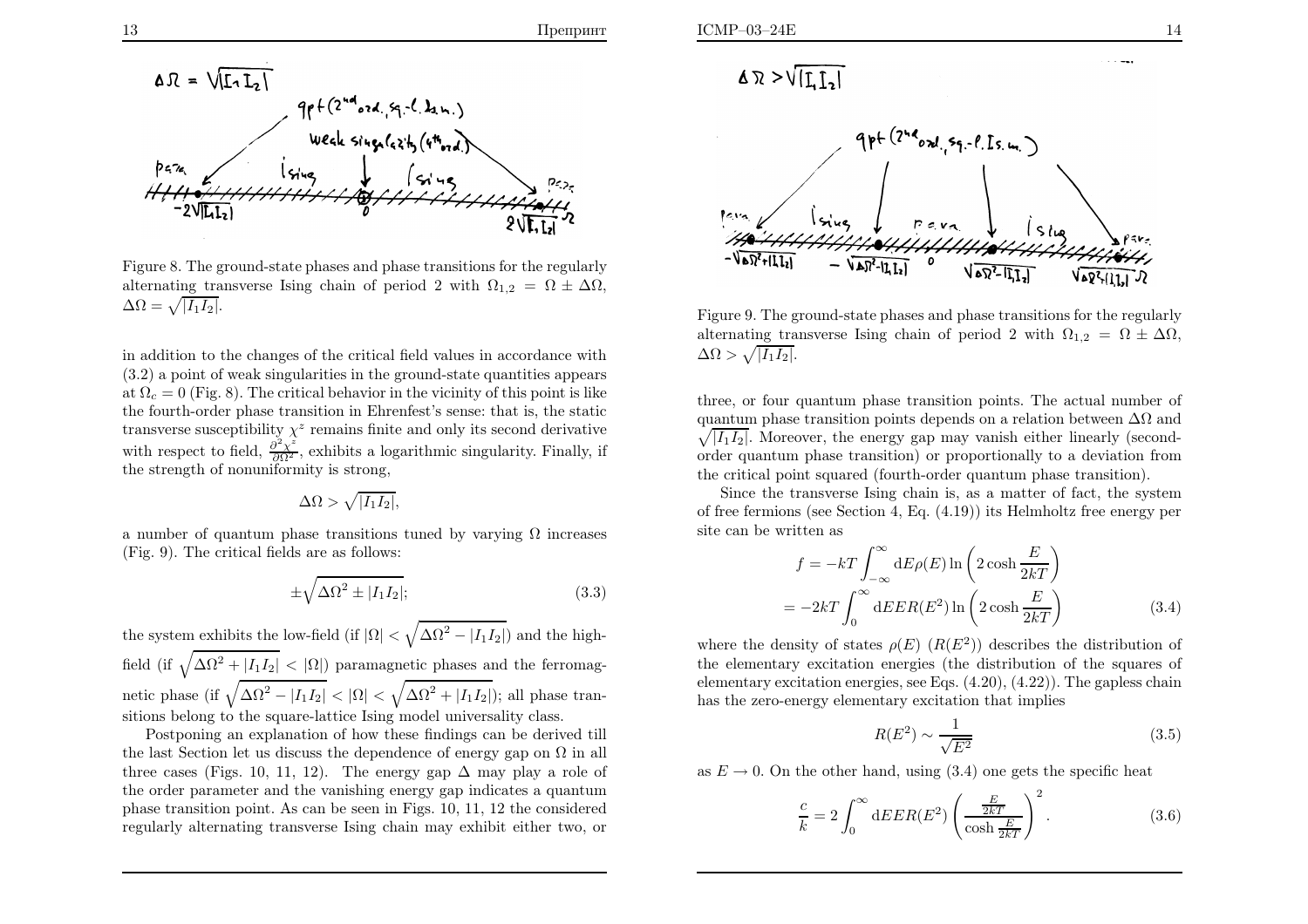

Figure 10. A transverse Ising chain of period 2 with  $\Omega_{1,2} = \Omega \pm \Delta \Omega$ ,  $\Delta\Omega < \sqrt{|I_1I_2|}$ : Energy gap  $\Delta$  versus transverse field  $\Omega$ .

From Eqs. (3.6), (3.5) it can be read off that the vanishing energy gap produces <sup>a</sup> linear low-temperature dependence of the specific heat on temperature. Really, splitting the interval of integration in (3.6) andexpanding the integrand in the first integral in which  $E < kT$ ,

$$
\frac{c}{k} = 2 \int_0^{kT} dE E \frac{C}{\sqrt{E^2}} \left(\frac{E}{2kT}\right)^2 + 2 \int_{kT}^{\infty} dE E R(E^2) \left(\frac{E}{\cosh \frac{E}{2kT}}\right)^2, (3.7)
$$

one notes that the second integrand (for which  $E > kT$ ) tends to zero as  $T \to 0$  whereas the first integral in (3.7) after a rescaling of the vari-<br>chile  $\frac{1}{2}GLT$   $\int_{0}^{1} \frac{1}{2} \text{d}m^{2}$  express to be prepartinged to temperature. From able,  $\frac{1}{2}CKT \int_0^1 dx x^2$ , appears to be proportional to temperature. Exact analytical calculations of the specific heat [5] are in complete agreement with the results on the energy gap clearly indicating the quantum phasetransition points (3.2), (3.3) seen in Figs. 10, 11, 12.

Unfortunately, we cannot analytically calculate the spin correlation functions in <sup>a</sup> regularly alternating transverse Ising chain. However, they can be computed numerically for very long chains of <sup>a</sup> few thousand sites(see, for example, [18]). Knowing the two-site correlation function of  $x$ spin components we can find the Ising magnetization  $m^x$  looking for a limiting value of the square-root of such correlation function as the interspin distance goes to infinity. The behavior of the ground-state Ising magnetization versus the transverse field confirms the above discussed effects of regularly alternating transverse field on the quantum <sup>p</sup>hasetransition. Again, if  $\Delta \Omega < \sqrt{|I_1I_2|}$  we may observe paramagnetic phase (the <sup>x</sup> magnetization equals to zero) and ferromagnetic <sup>p</sup>hase (nonzero



Figure 11. A transverse Ising chain of period 2 with  $\Omega_{1,2} = \Omega \pm \Delta \Omega$ ,  $\Delta\Omega = \sqrt{|I_1I_2|}$ : Energy gap  $\Delta$  versus transverse field  $\Omega$ .

values of the x magnetization); if  $\Delta \Omega = \sqrt{I_1 I_2}$  the x magnetization tends to zero in the ferromagnetic phase if  $\Omega = 0$ ; if  $\Delta \Omega > \sqrt{|I_1I_2|}$  we may observe high-field and low-field paramagnetic phases (the  $x$  magnetization equals to zero) and ferromagnetic <sup>p</sup>hase at moderate fields(nonzero values of the  $x$  magnetization). The appearance of the paramagnetic phase  $(m^x = 0)$  at weak fields  $\Omega$  can be associated with a classical <sup>p</sup>icture when owing to the regular alternation of the on-site transverse fields,

$$
(\Omega + \Delta \Omega) (\Omega - \Delta \Omega) (\Omega + \Delta \Omega) (\Omega - \Delta \Omega) \dots,
$$

 $\Delta\Omega$  large, all on-site magnetizations are directed parallel/antiparallel to the <sup>z</sup>-axis in spin space. Naturally, this <sup>p</sup>icture may <sup>p</sup>lay only anauxiliary role for the considered quantum system.

The results concerning the quantum phase transitions tuned by the transverse field  $\Omega$  in the regularly alternating transverse Ising chain of period 2 with  $\Omega_{1,2} = \Omega \pm \Delta \Omega$  can be summarized as follows. If  $\Delta\Omega < \sqrt{|I_1I_2|}$  the system shows two quantum phase transitions; if  $\Delta\Omega > \sqrt{|I_1I_2|}$  the system shows four quantum phase transitions; at the boundary between these regions, i.e., if  $\Delta \Omega = \sqrt{|I_1 I_2|}$ , the system shows two quantum <sup>p</sup>hase transitions and <sup>a</sup> point of weak singularities.

 What happens when we increase the period of alternation? Morespecifically, we consider <sup>a</sup> transverse Ising chain of period <sup>3</sup> assuming

 $\Omega_{1,2,3} = \Omega + \Delta \Omega_{1,2,3}, \quad \Delta \Omega_1 + \Delta \Omega_2 + \Delta \Omega_3 = 0, \quad |I_1 I_2 I_3| = 1.$ 

A possible number of phase transition points for such <sup>a</sup> chain is shown in Fig. 13. Thus, as far as the transverse field  $\Omega$  varies such a chain may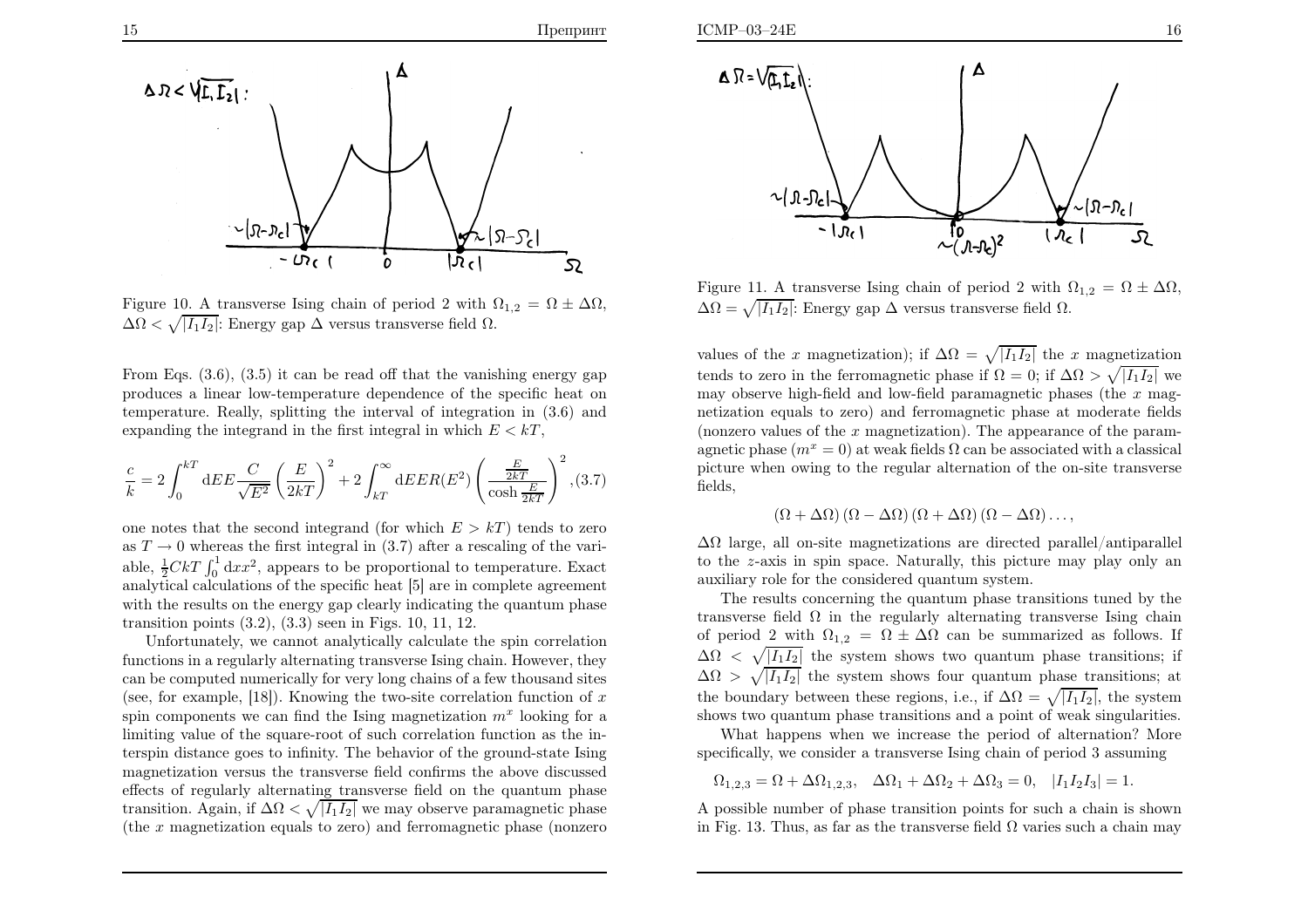

Figure 12. A transverse Ising chain of period 2 with  $\Omega_{1,2} = \Omega \pm \Delta \Omega$ ,  $\Delta\Omega > \sqrt{|I_1I_2|}$ : Energy gap  $\Delta$  versus transverse field  $\Omega$ .

show either two, or four, or six second-order quantum phase transitions.Moreover, for special relations between parameters weak singularitiesmay additionally occur in the Ising phases.

What about an arbitrary period of alternation? Quantum <sup>p</sup>hase transition points follow from the condition

$$
\Omega_1 \Omega_2 \dots \Omega_p = \pm I_1 I_2 \dots I_p \tag{3.8}
$$

which was obtained long ago by P. Pfeuty [19] (note, however, that Eq. (6) in this paper does not contain two signs as Eq. (3.8) does; the minus sign immediately follows by symmetry after simple spin axes rotations). The number of quantum <sup>p</sup>hase transitions, i.e., the number ofcritical transverse fields  $\Omega_c$  which satisfy (3.8), strongly depends on a concrete set of the Hamiltonian parameters. However, it cannot exceed $2p$  where  $p$  is the period of alternation. The critical behavior is similar to the square-lattice Ising model, i.e.,

$$
\Delta \sim |\Omega - \Omega_c|, \quad \chi^z \sim \ln |\Omega - \Omega_c|, \quad \xi \sim \frac{1}{|\Omega - \Omega_c|}, \quad m^x \sim (\Omega_c - \Omega)^{\frac{1}{8}}
$$

as  $\Omega \to \Omega_c$ . However, for some sets of parameters a weak singularity may<br>occur as well i.e occur as well, i.e.,

$$
\Delta \sim |\Omega - \Omega_c|^2, \quad \frac{\partial^2 \chi^z}{\partial \Omega^2} \sim \ln |\Omega - \Omega_c|, \quad \xi \sim \frac{1}{|\Omega - \Omega_c|^2}
$$

as  $\Omega \to \Omega_c$ . For further details see Ref. [5].



Figure 13. Towards <sup>a</sup> possible number of quantum <sup>p</sup>hase transitionsin the transverse Ising chain of period 3 with  $\Omega_{1,2,3} = \Omega + \Delta\Omega_{1,2,3}$ ,  $\Delta\Omega_1 + \Delta\Omega_2 + \Delta\Omega_3 = 0$ ,  $|I_1I_2I_3| = 1$ : the central region (two quantum <sup>p</sup>hase transitions), the region denoted by vertical lines (four quantum <sup>p</sup>hase transitions), the rest regions (six quantum <sup>p</sup>hase transitions), weak singularities (one or two) occur for the parameters corresponding to theboundaries between different regions.

#### 4. Technical details

In this concluding Section I briefly explain how the reported results on the uniform and regularly alternating transverse Ising chains can be obtained. The essential tool for these calculations is the Jordan-Wigner transformation which permits us to map the considered spin chains onto the spinless fermions with the Hamiltonian which is <sup>a</sup> bilinear form in terms of the creation and annihilation operators [7]. To bring this Hamiltonian into the diagonal form we perform the Bogolyubov transformation. Alternatively, for the calculation of thermodynamic quantities we may use the Green functions method which becomes extremely useful in the case of regularly alternating transverse Ising chains after beingcompleted by the continued fraction approach.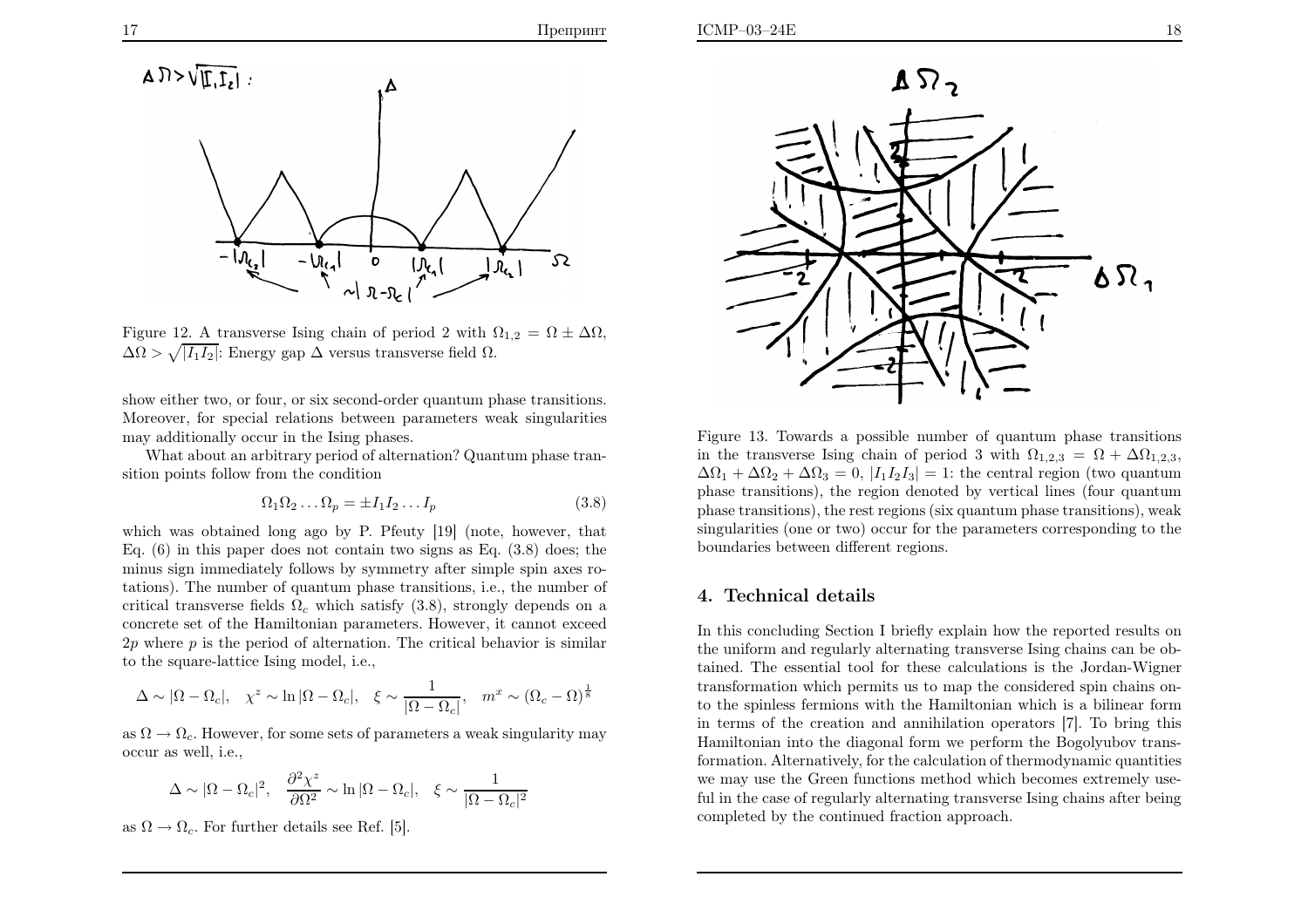We consider the spin- $\frac{1}{2}$  anisotropic XY chain in a transverse field with the Hamiltonian

$$
H = \sum_{n} \left( 2I_{n}^{x} s_{n}^{x} s_{n+1}^{x} + 2I_{n}^{y} s_{n}^{y} s_{n+1}^{y} \right) + \sum_{n} \Omega_{n} s_{n}^{z}
$$

$$
= \sum_{n} \left( \frac{I_{n}^{x} + I_{n}^{y}}{2} \left( s_{n}^{+} s_{n+1}^{-} + s_{n}^{-} s_{n+1}^{+} \right) \right)
$$

$$
+ \frac{I_{n}^{x} - I_{n}^{y}}{2} \left( s_{n}^{+} s_{n+1}^{+} + s_{n}^{-} s_{n+1}^{-} \right) + \Omega_{n} \left( s_{n}^{+} s_{n}^{-} - \frac{1}{2} \right) \right); \tag{4.1}
$$

here  $s^{\pm} = s^x \pm i s^y$ . At first glance Eq. (4.1) seems to be very simple since it does not contain the products of four spin raising and lowering operators. However, <sup>a</sup> closer look reveals <sup>a</sup> difficulty: although the Hamiltonian (4.1) is indeed <sup>a</sup> bilinear form in terms of the spin raising and lowering operators the commutation rules they obey are of the Fermitype at one and the same site,

$$
\{s_j^-, s_j^+\} = 1, \quad \left(s_j^+\right)^2 = \left(s_j^-\right)^2 = 0,\tag{4.2}
$$

and of the Bose type at different sites,

$$
[s_n^-, s_m^+] = [s_n^+, s_m^+] = [s_n^-, s_m^-] = 0, \quad n \neq m.
$$
 (4.3)

The key to <sup>a</sup> solution is to introduce the operators which satisfy theFermi commutation relations using the Jordan-Wigner transformation

$$
c_1 = s_1^-, \quad c_2 = (-2s_1^z) s_2^-, \quad \dots,
$$
  
\n
$$
c_n = (-2s_1^z) (-2s_2^z) \dots (-2s_{n-1}^z) s_n^-, \quad \dots ;
$$
  
\n
$$
c_1^+ = s_1^+, \quad c_2^+ = (-2s_1^z) s_2^+, \quad \dots,
$$
  
\n
$$
c_n^+ = (-2s_1^z) (-2s_2^z) \dots (-2s_{n-1}^z) s_n^+, \quad \dots
$$
  
\n(4.4)

(Sometimes Eq. (4.4) is written with  $\exp(\pm i\pi s^+ s^-)$  =  $\exp\left(\pm i\pi\left(s^z+\frac{1}{2}\right)\right)$  instead of  $(-2s^z)$ , which is, obviously, equiva- lent.) Let us first check whether the operators introduced by Eq. (4.4) really satisfy the Fermi commutation relations. Evidently, the commutation relations at one and the same site remain of the Fermi type. Forexample,

$$
\{c_j, c_j^+\} = s_j^- (-2s_1^z)^2 (-2s_2^z)^2 \dots (-2s_{n-1}^z)^2 s_j^+
$$
  

$$
+ s_j^+ (-2s_1^z)^2 (-2s_2^z)^2 \dots (-2s_{n-1}^z)^2 s_j^- = \{s_j^-, s_j^+\} = 1
$$
 (4.5)

owing to (4.3) and the equality

$$
(-2s^z)^2 = 1.\t\t(4.6)
$$

Consider now different sites assuming for concreteness  $n < m$ . Using (4.3) and (4.6) we find

$$
c_n^+ c_m = s_n^+ (-2s_n^z) \dots (-2s_{m-1}^z) s_m^-;
$$
  
\n
$$
c_m c_n^+ = s_m^- (-2s_n^z) \dots (-2s_{m-1}^z) s_n^+.
$$
\n(4.7)

To get the lower line in the r.h.s. in (4.7) from the upper line in the r.h.s. in (4.7) one has to permute  $s_n^+$  and  $s_n^z$  which is accompanied by the change of sign. As <sup>a</sup> result

$$
c_n^+ c_m = -c_m c_n^+.
$$
\n(4.8)

Repeating calculations similar to (4.7), (4.8) for other pairs of the introduced operators we became convinced that they anticommute at differentsites.

 Let us rewrite the Hamiltonian (4.1) in terms of the introduced operators. We have already seen (Eq. (4.5)) that  $s_n^+ s_n^- = c_n^+ c_n$ . Using (4.4) and the properties of the Pauli matrices one is easily convinced that

$$
c_j^+ c_{j+1}^+ = s_j^+ \left(-2s_j^z\right) s_{j+1}^+ = s_j^+ s_{j+1}^+, \quad c_j^+ c_{j+1} = s_j^+ s_{j+1}^-, c_j c_{j+1}^+ = s_j^- \left(-2s_j^z\right) s_{j+1}^+ = -s_j^- s_{j+1}^+, \quad c_j c_{j+1} = -s_j^- s_{j+1}^- \tag{4.9}
$$

and consequently the Hamiltonian (4.1) becomes

$$
H = \sum_{n} \left( \frac{I_n^x + I_n^y}{2} \left( c_n^+ c_{n+1} - c_n c_{n+1}^+ \right) + \frac{I_n^x - I_n^y}{2} \left( c_n^+ c_{n+1}^+ - c_n c_{n+1} \right) + \Omega_n \left( c_n^+ c_n - \frac{1}{2} \right) \right). \tag{4.10}
$$

(I have omitted the boundary term (which is present if periodic boundary conditions are implied in (4.1)) which is not important for the calculationof thermodynamic quantities.)

#### 4.2. Diagonalization (uniform chain)

To calculate the thermodynamic quantities for the spin model we must diagonalize <sup>a</sup> bilinear form (4.10) reducing <sup>a</sup> problem to <sup>a</sup> study of thermodynamics of noninteracting (spinless) fermions. It can be easily done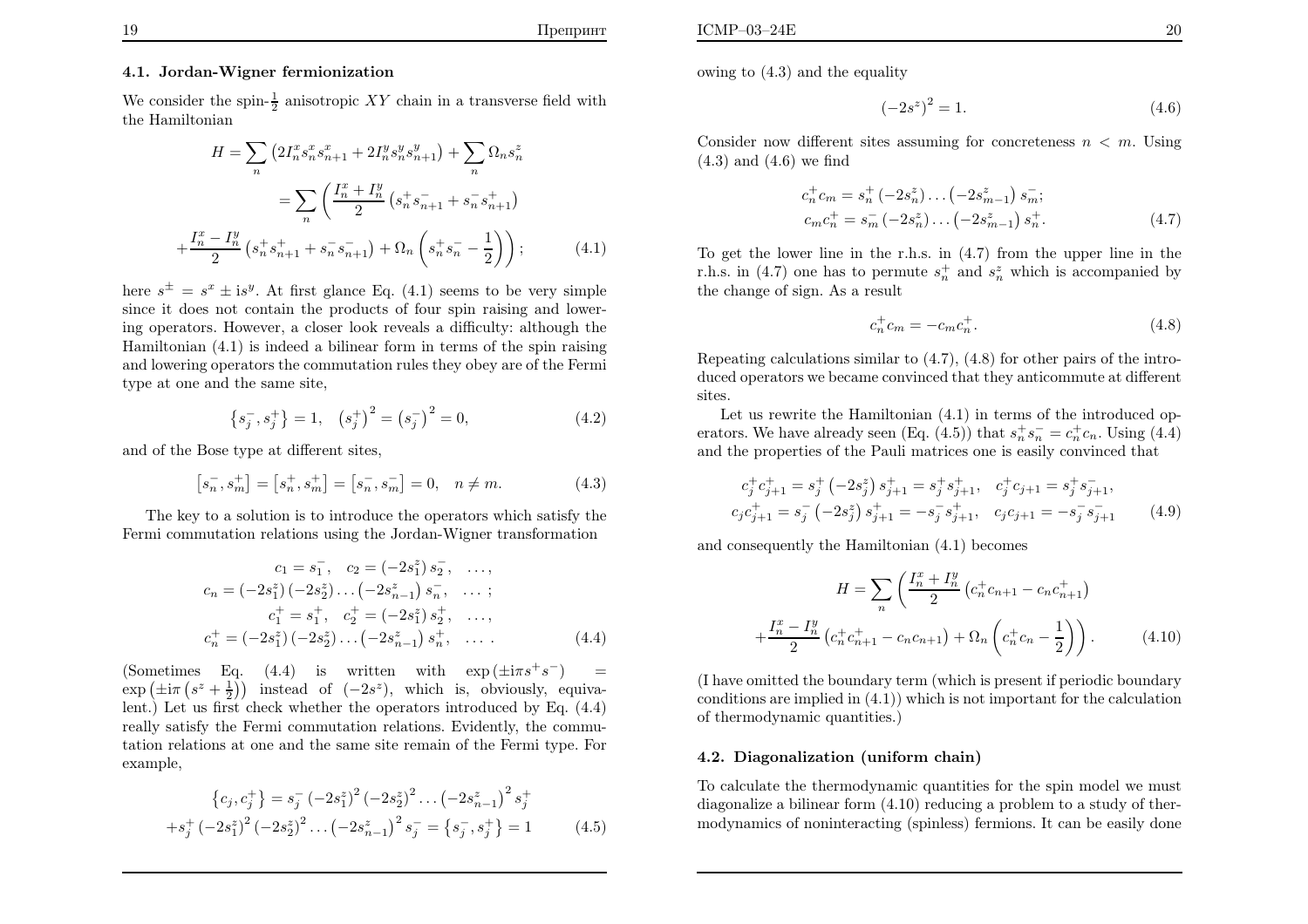ICMP–03–24E

In detail, introducing new Fermi operators

$$
c_n^+ = \frac{1}{\sqrt{N}} \sum_{\kappa} \exp\left(i\kappa n\right) c_{\kappa}^+, \quad c_n = \frac{1}{\sqrt{N}} \sum_{\kappa} \exp\left(-i\kappa n\right) c_{\kappa}, \tag{4.11}
$$

with  $\kappa = \frac{2\pi}{N}n$ ,  $n = -\frac{N}{2}, -\frac{N}{2} + 1, \ldots, \frac{N}{2} - 1$  (N is even) we can rewrite (4.10) as follows

$$
H = \sum_{\kappa} \left( -\frac{\Omega}{2} + (\Omega + (I^x + I^y) \cos \kappa) c_{\kappa}^+ c_{\kappa} \right)
$$

$$
- \frac{i}{2} (I^x - I^y) \sin \kappa (c_{\kappa}^+ c_{-\kappa}^+ + c_{\kappa} c_{-\kappa}) \right)
$$

$$
= \sum_{\kappa} \left( -\Omega + (\Omega + (I^x + I^y) \cos \kappa) (c_{\kappa}^+ c_{\kappa} + c_{-\kappa}^+ c_{-\kappa}) \right)
$$

$$
-i (I^x - I^y) \sin \kappa (c_{\kappa}^+ c_{-\kappa}^+ + c_{\kappa} c_{-\kappa}) \right)
$$

$$
= \sum_{\kappa} \left( c_{\kappa}^+ c_{-\kappa} \right) \left( \begin{array}{cc} A & -iC \\ iC & -A \end{array} \right) \left( \begin{array}{c} c_{\kappa} \\ c_{-\kappa}^+ \end{array} \right); \qquad (4.12)
$$

$$
A = \Omega + (I^x + I^y) \cos \kappa, \quad C = (I^x - I^y) \sin \kappa;
$$

the prime denotes that in the thermodynamic limit  $\kappa$  varies from 0 to  $\pi$ . Introduce new Fermi operators

$$
\begin{pmatrix}\n\beta_{\kappa} \\
\beta_{-\kappa}^{+} \\
\end{pmatrix} = \begin{pmatrix}\n\mathrm{i}u_{\kappa} & v_{\kappa} \\
v_{\kappa} & \mathrm{i}u_{\kappa}\n\end{pmatrix} \begin{pmatrix}\nc_{\kappa} \\
c_{-\kappa}^{+} \\
\end{pmatrix};
$$
\n(4.13)

the unknown functions  $u_{\kappa}$  and  $v_{\kappa}$  are real. Moreover,  $u_{-\kappa} = -u_{\kappa}$ ,  $v_{-\kappa} =$  $v_{\kappa}, u_{\kappa}^2 + v_{\kappa}^2 = 1$ . The inverse to (4.13) transformation reads

$$
\begin{pmatrix} c_{\kappa} \\ c_{-\kappa}^+ \end{pmatrix} = \begin{pmatrix} -\mathrm{i}u_{\kappa} & v_{\kappa} \\ v_{\kappa} & -\mathrm{i}u_{\kappa} \end{pmatrix} \begin{pmatrix} \beta_{\kappa} \\ \beta_{-\kappa}^+ \end{pmatrix}.
$$
 (4.14)

If  $u_{\kappa}$ ,  $v_{\kappa}$  satisfy the equation

$$
\frac{u_{\kappa}}{v_{\kappa}} = \frac{A}{C} \pm \sqrt{\left(\frac{A}{C}\right)^2 + 1} = \frac{A \pm \text{sgn}(C)\Lambda_{\kappa}}{C},
$$

$$
\Lambda_{\kappa} = \sqrt{A^2 + C^2} = \sqrt{\left(\Omega + (I^x + I^y)\cos\kappa\right)^2 + \left(I^x - I^y\right)^2 \sin^2\kappa}, \tag{4.15}
$$

that is, if

$$
u_{\kappa} = \text{sgn}\left(\left(I^{x} - I^{y}\right)\sin \kappa\right) \frac{1}{\sqrt{2}} \sqrt{1 + \frac{\Omega + \left(I^{x} + I^{y}\right)\cos \kappa}{\Lambda_{\kappa}}},
$$

$$
v_{\kappa} = \frac{1}{\sqrt{2}} \sqrt{1 - \frac{\Omega + \left(I^{x} + I^{y}\right)\cos \kappa}{\Lambda_{\kappa}}}, \qquad (4.16)
$$

one arrives at

$$
\begin{pmatrix}\n\operatorname{i}u_{\kappa} & v_{\kappa} \\
v_{\kappa} & \operatorname{i}u_{\kappa}\n\end{pmatrix}\n\begin{pmatrix}\nA & -\mathrm{i}C \\
\operatorname{i}C & -A\n\end{pmatrix}\n\begin{pmatrix}\n-\operatorname{i}u_{\kappa} & v_{\kappa} \\
v_{\kappa} & -\operatorname{i}u_{\kappa}\n\end{pmatrix}\n=\n\begin{pmatrix}\n\sqrt{A^2 + C^2} & 0 \\
0 & -\sqrt{A^2 + C^2}\n\end{pmatrix}.
$$
\n(4.17)

Thus, after the Bogolyubov transformation (4.13), (4.16) the Hamiltonian (4.12) takes the form

$$
H = \sum_{\kappa}^{\prime} \left( \begin{array}{cc} \beta_{\kappa}^{+} & \beta_{-\kappa} \end{array} \right) \left( \begin{array}{cc} \Lambda_{\kappa} & 0 \\ 0 & -\Lambda_{\kappa} \end{array} \right) \left( \begin{array}{c} \beta_{\kappa} \\ \beta_{-\kappa}^{+} \end{array} \right)
$$

$$
= \sum_{\kappa}^{\prime} \Lambda_{\kappa} \left( \beta_{\kappa}^{+} \beta_{\kappa} - \beta_{-\kappa} \beta_{-\kappa}^{+} \right) = \sum_{\kappa} \Lambda_{\kappa} \left( \beta_{\kappa}^{+} \beta_{\kappa} - \frac{1}{2} \right). \tag{4.18}
$$

It is now easy to calculate the partition function (and hence all thermodynamic quantities) of the spin chain. Really, for the fermions withthe Hamiltonian (4.18) we have

$$
Z = \prod_{\kappa} \left( \exp\left(\frac{\Lambda_{\kappa}}{2kT}\right) + \exp\left(-\frac{\Lambda_{\kappa}}{2kT}\right) \right) = \prod_{\kappa} 2\cosh\frac{\Lambda_{\kappa}}{2kT}.\tag{4.19}
$$

The described scheme becomes cumbersome if  $p$  exceeds 1. Namely, the size of the matrix appearing in Eq. (4.12) increases (for  $p = 2$  one face the  $4 \times 4$  matrix [20])<sup>1</sup>. Of course, the bilinear form  $(4.10)$  can be brought to the diagonal form

$$
H = \sum_{k=1}^{N} \Lambda_k \left( \eta_k^+ \eta_k - \frac{1}{2} \right) \tag{4.20}
$$

<sup>&</sup>lt;sup>1</sup>It is interesting to mention here a recent preprint [21] in which a completely different approach for calculation of the partition function of quantum spin chains has been used. Namely, the partition function can be calculated by the combinatorial method avoiding the eigenvalue problem of the Hamiltonian. In particular, the authorshave calculated the Helmholtz free energy of a period-two  $XY$  chain in a transverse field.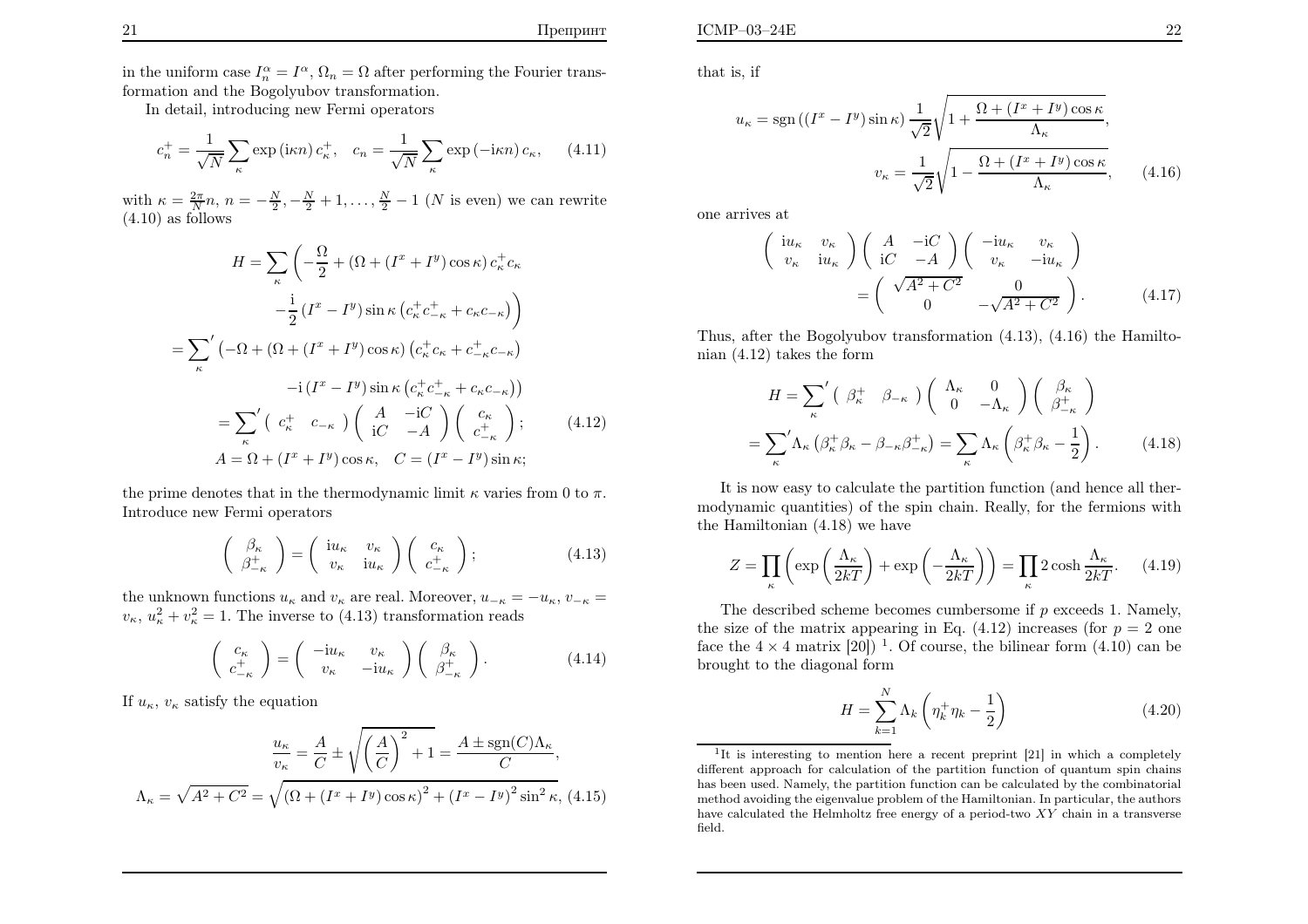$$
\eta_k = \sum_i \left( g_{ki} c_i + h_{ki} c_i^+ \right), \quad \eta_k^+ = \sum_i \left( h_{ki} c_i + g_{ki} c_i^+ \right), \tag{4.21}
$$

after imposing certain conditions on  $g_{ki} = \frac{1}{2} (\Phi_{ki} + \Psi_{ki})$  and  $h_{ki} =$  $\frac{1}{2}$  ( $\Phi_{ki} - \Psi_{ki}$ ) (see [7] for the uniform chain and Eq. (4.23) for a nonuni form transverse Ising chain). However, to find the unknown functions $\Phi_{ki}$  and  $\Psi_{ki}$  and the energies  $\Lambda_k$  in the case of regularly alternating Hamiltonian parameters having an arbitrary period  $p$  is a difficult task. Nevertheless, if we are interested in the thermodynamic quantities only, we may proceed taking an advantage of the fact that only <sup>a</sup> set of elementary excitation energies  $\{\Lambda_k\}$  is needed. Really, the Helmholtz free energy (3.4) is known if the density of states

$$
R(E^2) = \frac{1}{N} \sum_{k=1}^{N} \delta(E^2 - \Lambda_k^2)
$$
\n(4.22)

is known. To calculate the density of state  $R(E^2)$  (4.22) we may use the Green functions approach which recovers the results obtained by diagonalization of the fermionic Hamiltonian and, what is more important,which can be extended for regularly alternating chains.

### 4.3. Green functions, continued fractions(transverse Ising chains)

Let us consider a nonuniform transverse Ising chain  $(I_n^x = I_n, I_n^y = 0)$ for which a set of equations for unknown quantities  $\Phi_{ki}$ ,  $\Psi_{ki}$ ,  $\Lambda_k$  has the following form

$$
\Omega_{n-1}I_{n-1}\Phi_{k,n-1} + (\Omega_n^2 + I_{n-1}^2 - \Lambda_k^2)\Phi_{k,n} + \Omega_n I_n \Phi_{k,n+1} = 0,
$$
  

$$
\Omega_n I_{n-1}\Psi_{k,n-1} + (\Omega_n^2 + I_n^2 - \Lambda_k^2)\Psi_{k,n} + \Omega_{n+1} I_n \Psi_{k,n+1} = 0.
$$
 (4.23)

We may rewrite Eq. (4.23) in the matrix form

$$
\left(\mathbf{H} - \Lambda_k^2 \mathbf{1}\right) \begin{pmatrix} \Phi_{k,1} \\ \Phi_{k,2} \\ \vdots \\ \Phi_{k,N} \end{pmatrix} = 0 \tag{4.24}
$$

with the three diagonal band matrix

$$
\mathbf{H} = \left( \begin{array}{ccccccccc} \vdots & \vdots & \vdots & \vdots & \vdots & \vdots & \vdots \\ \dots & 0 & \Omega_{n-1}I_{n-1} & \Omega_n^2 + I_{n-1}^2 & \Omega_n I_n & 0 & \dots \\ \vdots & \vdots & \vdots & \vdots & \vdots & \vdots & \vdots \end{array} \right). \quad (4.25)
$$

Let us introduce the Green functions  $G_{nm} = G_{nm}(E^2)$  by the following equation

$$
(E21 - H) G = 1.
$$
 (4.26)

,

Since the matrix  $\mathbf{H}$  (4.25) can be diagonalized (see Eq. (4.24)), i.e.,

$$
\mathbf{UHU}^{+} = \left( \begin{array}{cccc} \Lambda_{1}^{2} & 0 & \dots & 0 \\ 0 & \Lambda_{2}^{2} & \dots & 0 \\ \vdots & \vdots & \vdots & \vdots \\ 0 & 0 & \dots & \Lambda_{N}^{2} \end{array} \right),
$$

from Eq.  $(4.26)$  we have

$$
\mathbf{U}\mathbf{G}\mathbf{U}^{+} = \left(\begin{array}{cccc} \frac{1}{E^{2}-\Lambda_{1}^{2}} & 0 & \dots & 0\\ 0 & \frac{1}{E^{2}-\Lambda_{2}^{2}} & \dots & 0\\ \vdots & \vdots & \vdots & \vdots\\ 0 & 0 & \dots & \frac{1}{E^{2}-\Lambda_{N}^{2}} \end{array}\right)
$$

and hence

$$
\sum_{k=1}^{N} \frac{1}{E^2 - \Lambda_k^2} = \text{Tr}(\mathbf{U}\mathbf{G}\mathbf{U}^+) = \sum_{n=1}^{N} G_{nn}(E^2). \tag{4.27}
$$

Utilizing in Eq. (4.27) the famous symbolic identity

$$
\frac{1}{x \pm i\epsilon} = \mathcal{P}\frac{1}{x} \mp i\pi\delta(x), \quad \epsilon \to +0
$$

we find the relation between the diagonal Green functions defined by(4.26) and the density of states (4.22)

$$
R(E^{2}) = \mp \frac{1}{N\pi} \sum_{n=1}^{N} \Im G_{nn} (E^{2} \pm i\epsilon).
$$
 (4.28)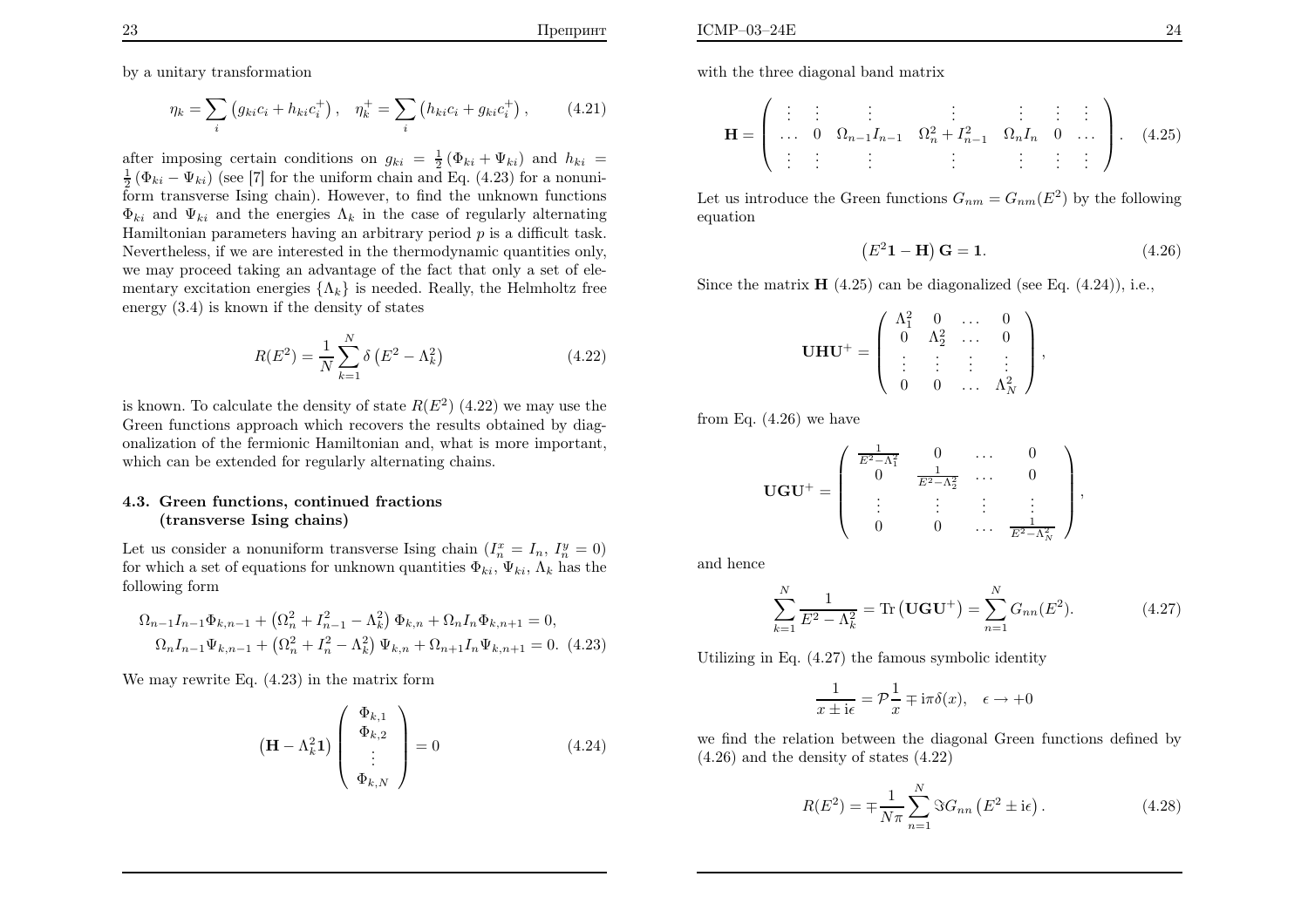Now our task is to find the diagonal Green functions defined by (4.26). From Eq. (4.26) one can easily obtain the following continued fractionrepresentation for the diagonal Green functions

$$
G_{nn} = \frac{1}{E^2 - \Omega_n^2 - I_{n-1}^2 - \Delta_n^- - \Delta_n^+},
$$
(4.29)  

$$
\Delta_n^- = \frac{\Omega_{n-1}^2 I_{n-1}^2}{E^2 - \Omega_{n-1}^2 - I_{n-2}^2 - \frac{\Omega_{n-2}^2 I_{n-2}^2}{E^2 - \Omega_{n-2}^2 - I_{n-3}^2}},
$$

$$
\Delta_n^+ = \frac{\Omega_n^2 I_n^2}{E^2 - \Omega_{n+1}^2 - I_n^2 - \frac{\Omega_{n+1}^2 I_{n+1}^2}{E^2 - \Omega_{n+2}^2 - I_{n-1}^2}}.
$$

This representation becomes extremely useful for periodic sequences of the Hamiltonian parameters since the continued fractions in (4.29) become periodic and can be evaluated by solving square equations.

I illustrate how this scheme works in the simplest case  $p = 1$ . For the uniform case  $\Delta_n^- = \Delta_n^+ = \Delta$  (do not confuse with the energy gap  $\Delta$ !) and

$$
\Delta = \frac{\Omega^2 I^2}{E^2 - \Omega^2 - I^2 - \Delta}.
$$
\n(4.30)

Now

$$
G_{nn} = \pm \frac{1}{\sqrt{\left(E^2 - \Omega^2 - I^2\right)^2 - 4\Omega^2 I^2}}
$$
(4.31)

and the density of states has the following form

$$
R(E^2) = \begin{cases} \frac{1}{\pi \sqrt{-(E^2 - a_1)(E^2 - a_2)}} & \text{if } a_1 < E^2 < a_2, \\ 0, & \text{otherwise} \end{cases} \tag{4.32}
$$

with  $a_{1,2} = (\Omega \pm I)^2$ . (Now it becomes clear why we adopted the squareroot singularity of  $R(E^2)$  in Eq. (3.5).)

#### 4.4. Critical behavior

Finally, let us explain how the critical behavior can be derived. We startfrom the ground-state energy per site

$$
e_0 = -\int_0^\infty dE E^2 R(E^2). \tag{4.33}
$$

Here the density of states has the following form (compare with (4.32))

$$
R(E^2) = \begin{cases} \frac{|Z_{p-1}(E^2)|}{\pi p \sqrt{A_{2p}(E^2)}}, & \text{if } A_{2p}(E^2) > 0, \\ 0, & \text{otherwise} \end{cases}
$$
(4.34)

where  $\mathcal{Z}_{p-1}(E^2)$  and  $\mathcal{A}_{2p}(E^2)$  are the polynomials of the order  $p-1$  and  $2p$ , respectively. Moreover,  $A_{2p}(E^2) =$  $\equiv$  $-(E^2 - a_1) (E^2 - a_2) ... (E^2 - a_{2p})$  where  $0 \le a_1 \le a_2 \le ... \le a_{2p}$ are the roots of  $A_{2p}(E^2)$ . As  $|\Omega - \Omega_c| = \epsilon \to 0$  the smallest root  $a_1$ <br>vanishes either proportionally to  $\epsilon^2$  or proportionally to  $\epsilon^4$ . As a result vanishes either proportionally to  $\epsilon^2$  or proportionally to  $\epsilon^4$ . As a result the nonanalytic contribution to the ground-state energy (4.33) has thefollowing form

$$
-\frac{1}{\pi p} \int_{\sqrt{a_1}}^{\sqrt{a_2}} dE E^2 \frac{f(E^2)}{\sqrt{E^2 - a_1}}.
$$
 (4.35)

Using the table integral

$$
\int dx \frac{x^2}{\sqrt{x^2 - a^2}} = \frac{1}{2} \left( x \sqrt{x^2 - a^2} - a^2 \ln \left( x - \sqrt{x^2 - a^2} \right) \right)
$$

one finds that the nonanalytic contribution to the ground-state energy(4.35) behaves either as

$$
\sim \epsilon^2 \ln \epsilon \tag{4.36}
$$

(if  $a_1 \sim \epsilon^2$  and the energy gap  $\Delta \sim \epsilon$ ) or as

$$
\sim \epsilon^4 \ln \epsilon \tag{4.37}
$$

(if  $a_1 \sim \epsilon^4$  and the energy gap  $\Delta \sim \epsilon^2$ ). Taking the derivatives with respect to  $\Omega$  in  $(4.36)$  or  $(4.37)$  one immediately gets  $(2.4)$ ,  $(2.5)$  or the critical behavior in the vicinity of the weak singularity point.

ACKNOWLEDGMENTS - It is <sup>a</sup> <sup>p</sup>leasure to thank the Organizing Committee of the Small Triangle Meeting 2003 for kind hospitality. Iam grateful to Michal Jaščur, Jozef Strečka and Taras Verkholyak for stimulating discussions in Medzev. I thank Johannes Richter for kind hospitality in the Magdeburg University in the autumn of 2003 wherethe paper was completed.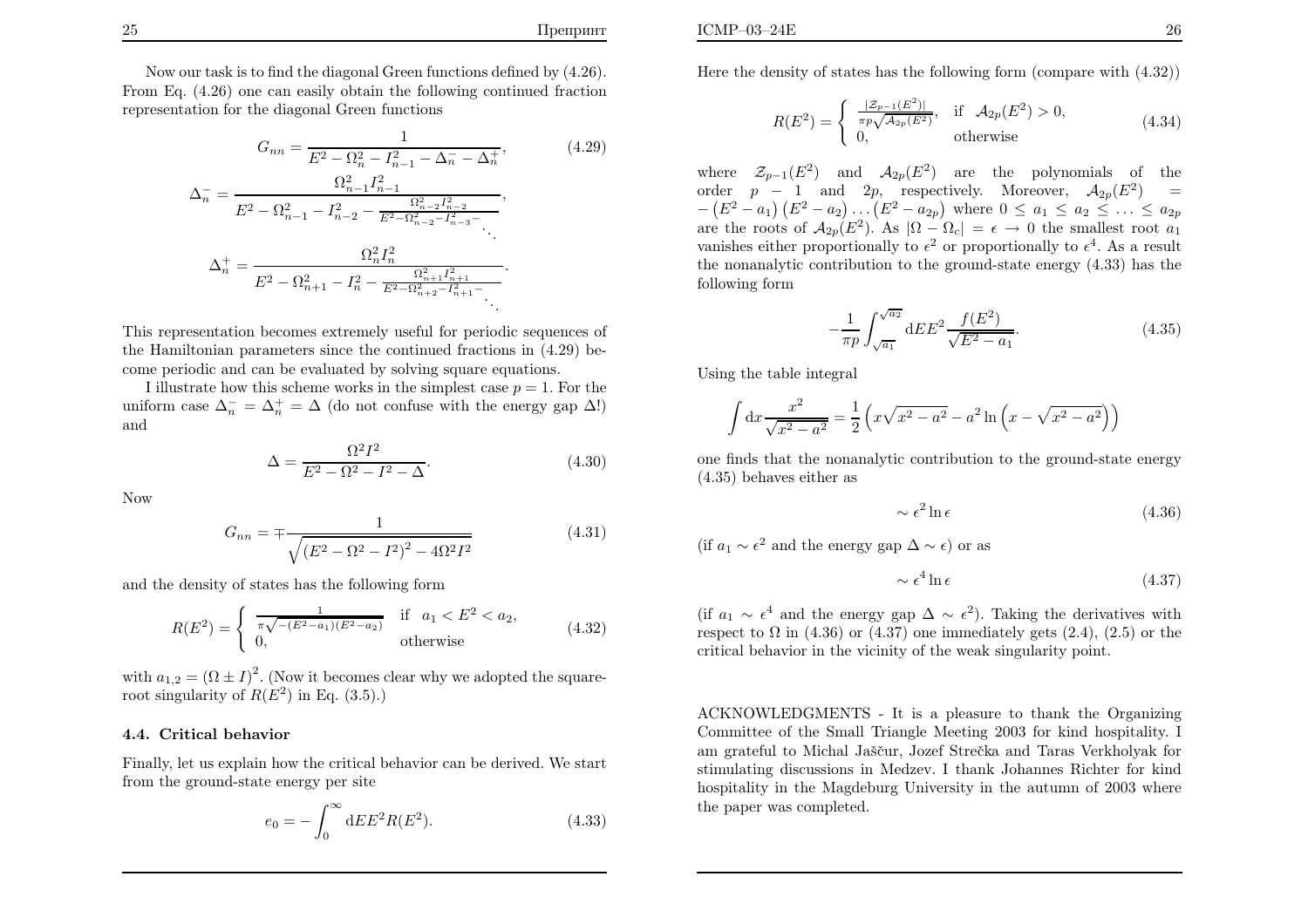# References

- 1. B. K. Chakrabarti, A. Dutta, and P. Sen, Quantum Ising <sup>p</sup>hases and transitions in transverse Ising models, Springer-Verlag, BerlinHeidelberg, 1996.
- 2. S. Sachdev, Physics World <sup>12</sup> (1999) 33.
- 3. S. Sachdev, Quantum <sup>p</sup>hase transitions, Cambridge UniversityPress, Cambridge, 1999.
- 4. M. Vojta, arXiv:cond-mat/0309604.
- 5. O. Derzhko, J. Richter, T. Krokhmalskii, and O. Zaburannyi, Phys.Rev. **B66** (2002) 144401;

O. Derzhko, J. Richter, T. Krokhmalskii, and O. Zaburannyi, ActaPhysica Polonica B34 (2003) 1387.

- 6. D. Bitko, T. F. Rosenbaum, and G. Aeppli, Phys. Rev. Lett. 77(1996) 940.
- 7. E. Lieb, T. Schultz, and D. Mattis, Ann. Phys. (N.Y.) <sup>16</sup> (1961) 407.
- 8. O. Derzhko, J. Phys. A33 (2000) 8627;
	- O. Derzhko, Czechoslovak Journal of Physics <sup>52</sup> (2002) A277.
- 9. E. Ising, Z. Phys. 31 (1925) 253.
- 10. L. Onsager, Phys. Rev. 65 (1944) 117.
- 11. R. J. Baxter F. R. S., Exactly solved models in statistical mechanics,Academic Press, London New York Paris San Diego San FranciscoS˜ao Paulo Sydney Tokyo Toronto, 1982.
- 12. S.-k. Ma, Modern theory of critical <sup>p</sup>henomena, W. A. Benjamin,Inc., Reading, 1976.
- 13. P. Pfeuty, Ann. Phys. (N.Y.) <sup>57</sup> (1970) 79.
- 14. M. Suzuki, Prog. Theor. Phys. 46 (1971) 1337; M. Suzuki, Prog. Theor. Phys. 56 (1976) 1454.
- 15. J. M. Luck, J. Stat. Phys. 72 (1993) 417.
- 16. D. S. Fisher, Phys. Rev. B51 (1995) 6411.
- 17. F. Iglói, L. Turban, D. Karevski, and F. Szalma, Phys. Rev. **B56** (1997) 11031.
- 18. O. Derzhko and T. Krokhmalskii, Phys. Rev. B56 (1997) 11659; O. Derzhko and T. Krokhmalskii, <sup>p</sup>hysica status solidi (b) <sup>208</sup>(1998) 221.
- 19. P. Pfeuty, Phys. Lett. A72 (1979) 245.
- 20. J. H. H. Perk, H. W. Capel, M. J. Zuilhof, and Th. J. Siskens, PhysicaA81 (1975) 319.
- 21. D. H. U. Marchetti and C. F. de Souza Rodrigues, arXiv:condmat/0309593.